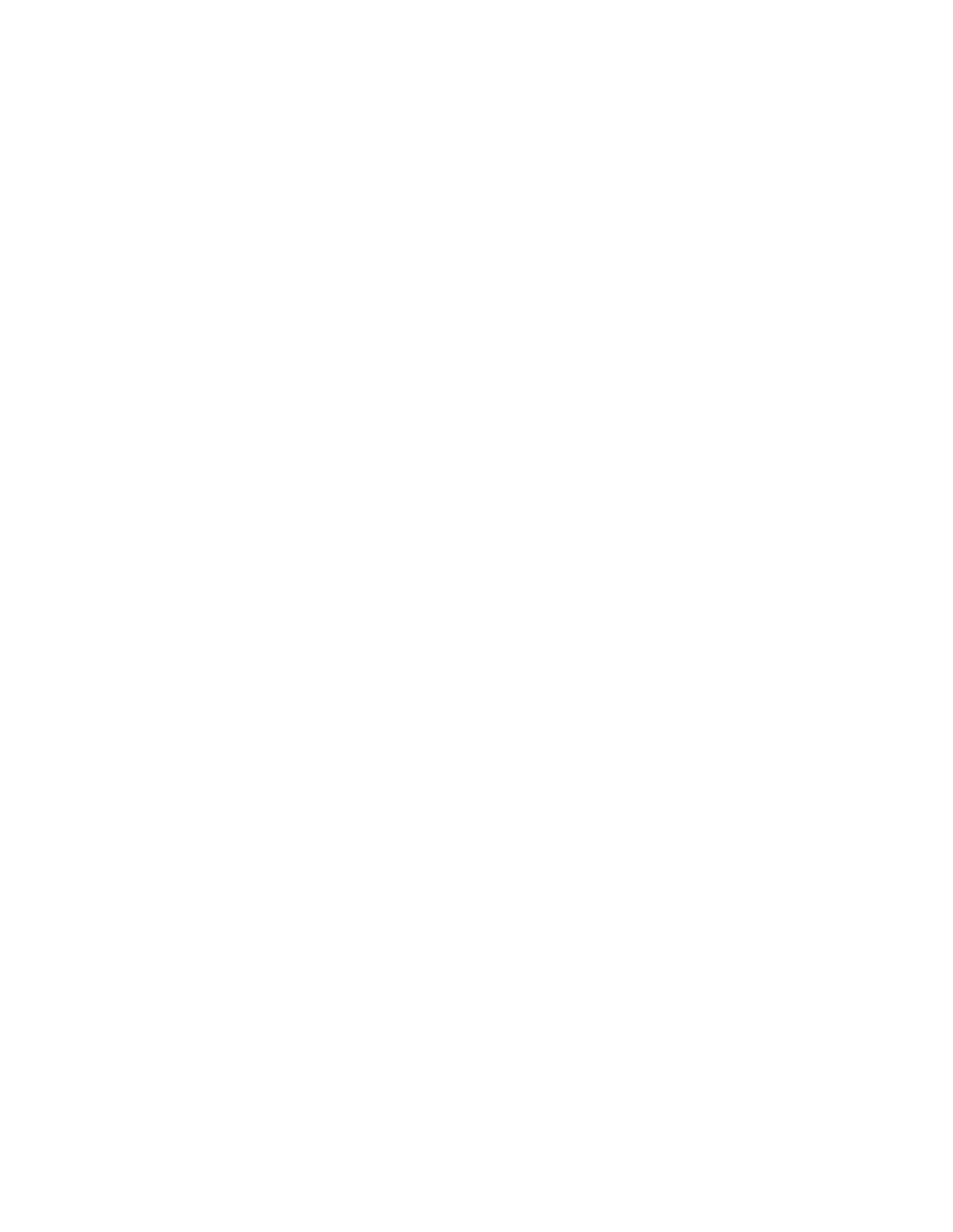*Bill 10 Mr. Anderson* 

# **BILL 10**

2008

# **SECURITY SERVICES AND INVESTIGATORS ACT**

*(Assented to , 2008)* 

# *Table of Contents*

**1** Definitions

## **Part 1 Licensed Activities**

- **2** Investigators
- **3** Security services
- **4** Guard dog handlers
- **5** Locksmiths and by-pass tools
- **6** Loss prevention workers
- **7** Security alarm responders
- **8** Business licences
- **9** Offence

## **Part 2 Exemptions from Licensing Requirements**

- **10** Exemptions from licensing
- **11** Exemption from licensing by the Registrar

## **Part 3 Licence Applications, Renewals, Suspensions and Cancellations**

- **12** Designation of Registrar
- **13** Registrar's functions
- **14** Individual licence
- **15** Business licence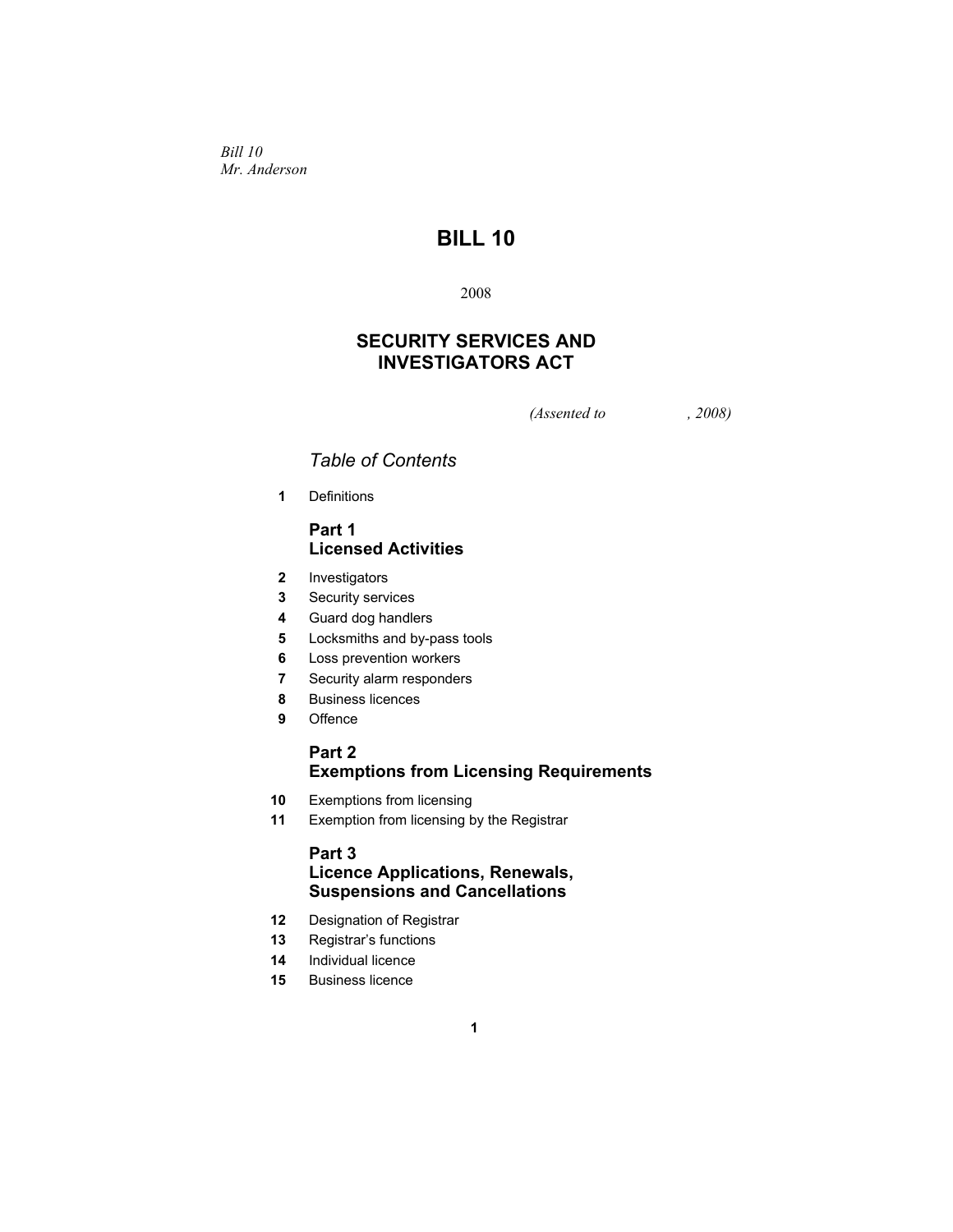- Refusal of licence application
- Licence not transferable
- Individual licensee obligations
- Business licensee obligations
- Suspension or cancellation of licence
- Return of licence
- Registrar's decision
- Review by Director
- Appeal to Board

# **Part 4 Complaints and Discipline**

- Complaints about individual licensees
- Investigation and disposition of complaints
- Review by Registrar
- Complaints about a business licensee

## **Part 5 Inspections**

Inspection and investigation

## **Part 6 Display of Licence, Records, Annual Returns**

- Display of licence
- Records
- Annual returns

## **Part 7 General**

- Uniforms and weapons
- Peace officers
- Collection agency or collector of debts
- Prohibition
- Unlicensed employees
- Identification
- Prohibited titles
- Prohibited terminology
- Proof of being licensed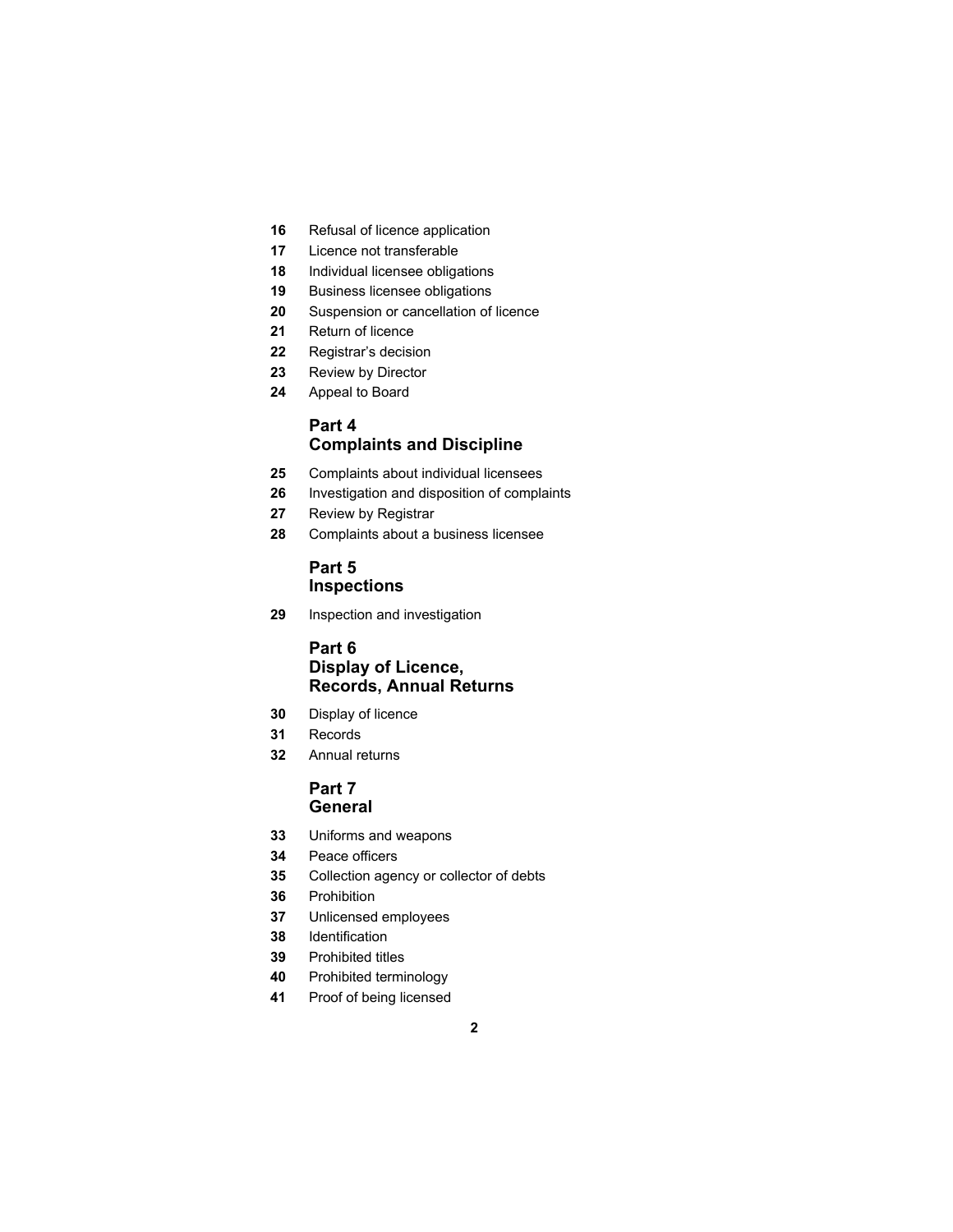## **Part 8 Offences and Penalties**

- **42, 43** Offences
	- **44** Penalties

## **Part 9 Regulations**

- **45** Lieutenant Governor in Council regulations
- **46** Ministerial regulations

## **Part 10 Transitional Provisions, Consequential Amendments, Repeal and Coming into Force**

- **47** Licences
- **48** Complaints and appeals
- **49** Actions barred
- **50** Consequential amendment
- **51** Repeal
- **52** Coming into force

HER MAJESTY, by and with the advice and consent of the Legislative Assembly of Alberta, enacts as follows:

## **Definitions**

- **1** In this Act,
	- (a) "applicant" means a person who applies to the Registrar for a licence or for the renewal of a licence;
	- (b) "Board" means the Law Enforcement Review Board established under the *Police Act*;
	- (c) "business" means a corporation, partnership, sole proprietorship, society or not-for-profit organization;
	- (d) "business licensee" means a business to whom a business licence is issued under this Act or the regulations;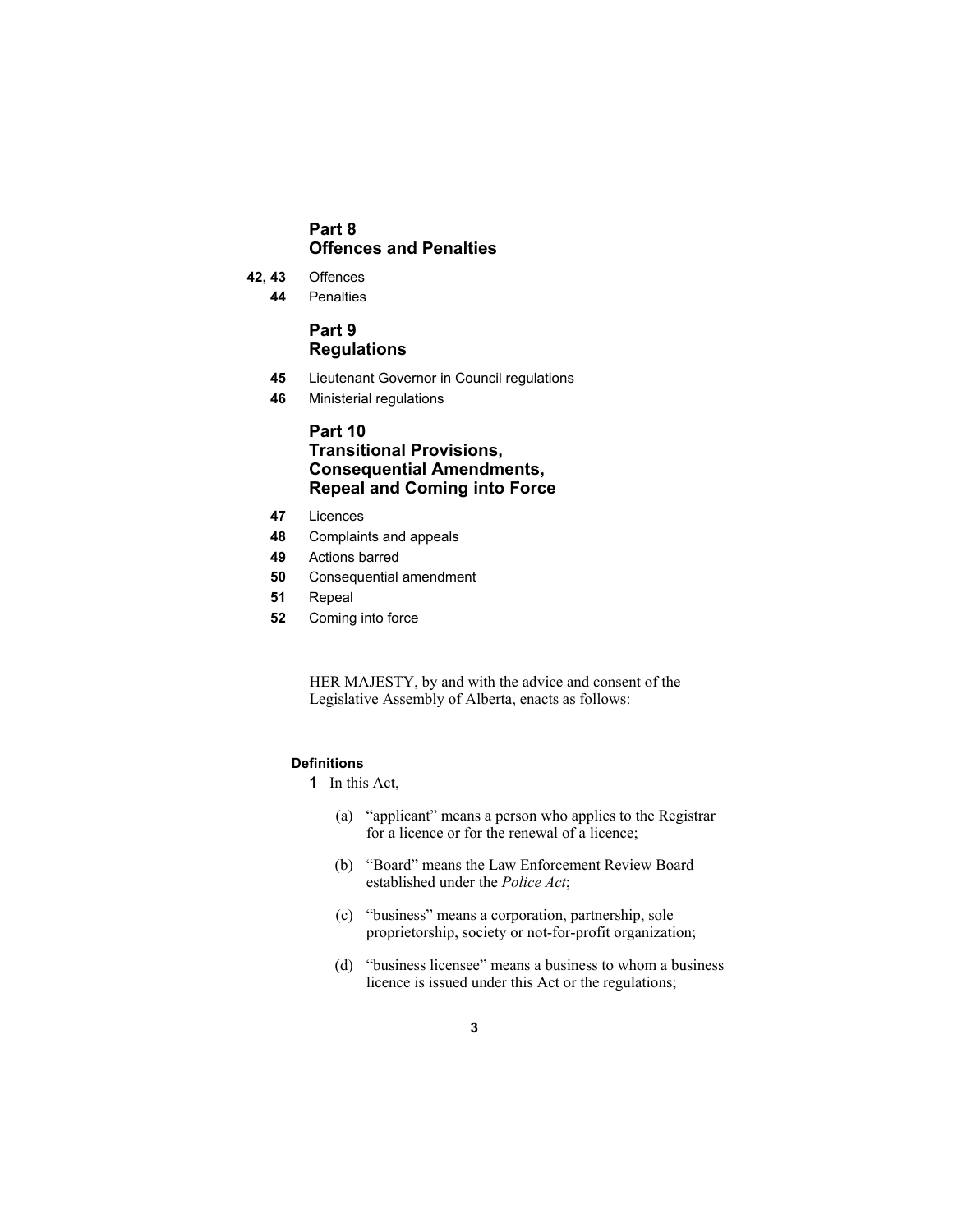- (e) "Court" means the Court of Queen's Bench;
- (f) "Director" means the Director of Law Enforcement appointed under section 8 of the *Police Act* or a person designated by the Director to act on his or her behalf;
- (g) "individual licensee" means an individual to whom an individual licence is issued under this Act or the regulations;
- (h) "licence" means a business licence or an individual licence issued under this Act or the regulations;
- (i) "licensee" means a business licensee or an individual licensee;
- (j) "Minister" means the Minister determined under section 16 of the *Government Organization Act* as the Minister responsible for this Act;
- (k) "Registrar" means an individual designated as Registrar, or any other individual designated to exercise the powers and perform the duties of the Registrar, under section 12;
- (l) "security or investigative work" means any activity for which a licence is required under this Act or the regulations.

# **Part 1 Licensed Activities**

#### **Investigators**

**2(1)** No person may, without a licence to do so, for remuneration, investigate, conduct surveillance activities or seek or obtain information about

- (a) crimes, offences, contraventions of enactments or misconduct, or allegations of crimes, offences, contraventions of enactments or misconduct,
- (b) the cause of an accident, incident, property damage, personal injury or damage to premises,
- (c) the activity, conduct, character or reputation of a person,
- (d) the location of property, or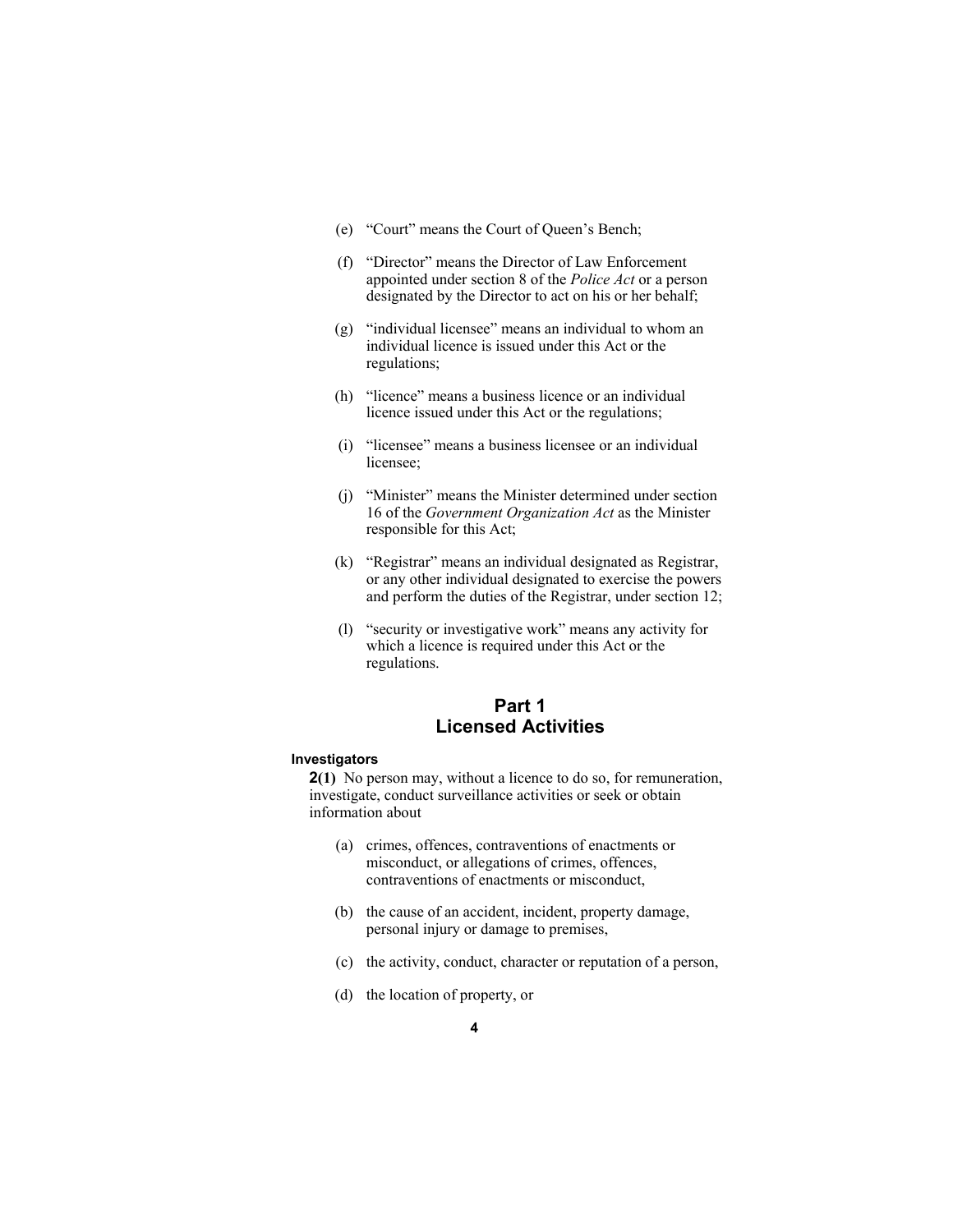(e) the whereabouts of a person.

**(2)** No person may advertise, hold out or offer to provide a service or perform an activity described in subsection (1) unless the person has a licence to provide the service or perform the activity.

#### **Security services**

**3(1)** No person may, without a licence to do so, for remuneration,

- (a) patrol, guard or provide security for another person or for the property or premises of another person, or
- (b) detect loss of or damage to the property or premises of another person.

**(2)** No person may advertise, hold out or offer to provide a service or perform an activity described in subsection (1) unless the person has a licence to provide the service or perform the activity.

#### **Guard dog handlers**

**4(1)** No person may, without a licence to do so, for remuneration,

- (a) engage in the activity of training, handling or controlling a dog for the purpose of providing security to a person, property or premises, or
- (b) supply a dog to provide security for a person, property or premises.

**(2)** No person may advertise, hold out or offer to provide a service described in subsection (1) unless the person has a licence to provide the service.

#### **Locksmiths and by-pass tools**

**5(1)** No person may, without a licence to do so,

- (a) possess or operate tools designed to operate the switches or locks of a motor vehicle,
- (b) possess locksmith tools,
- (c) for remuneration, make, install, maintain, repair, code, recode, rekey or repin locking devices,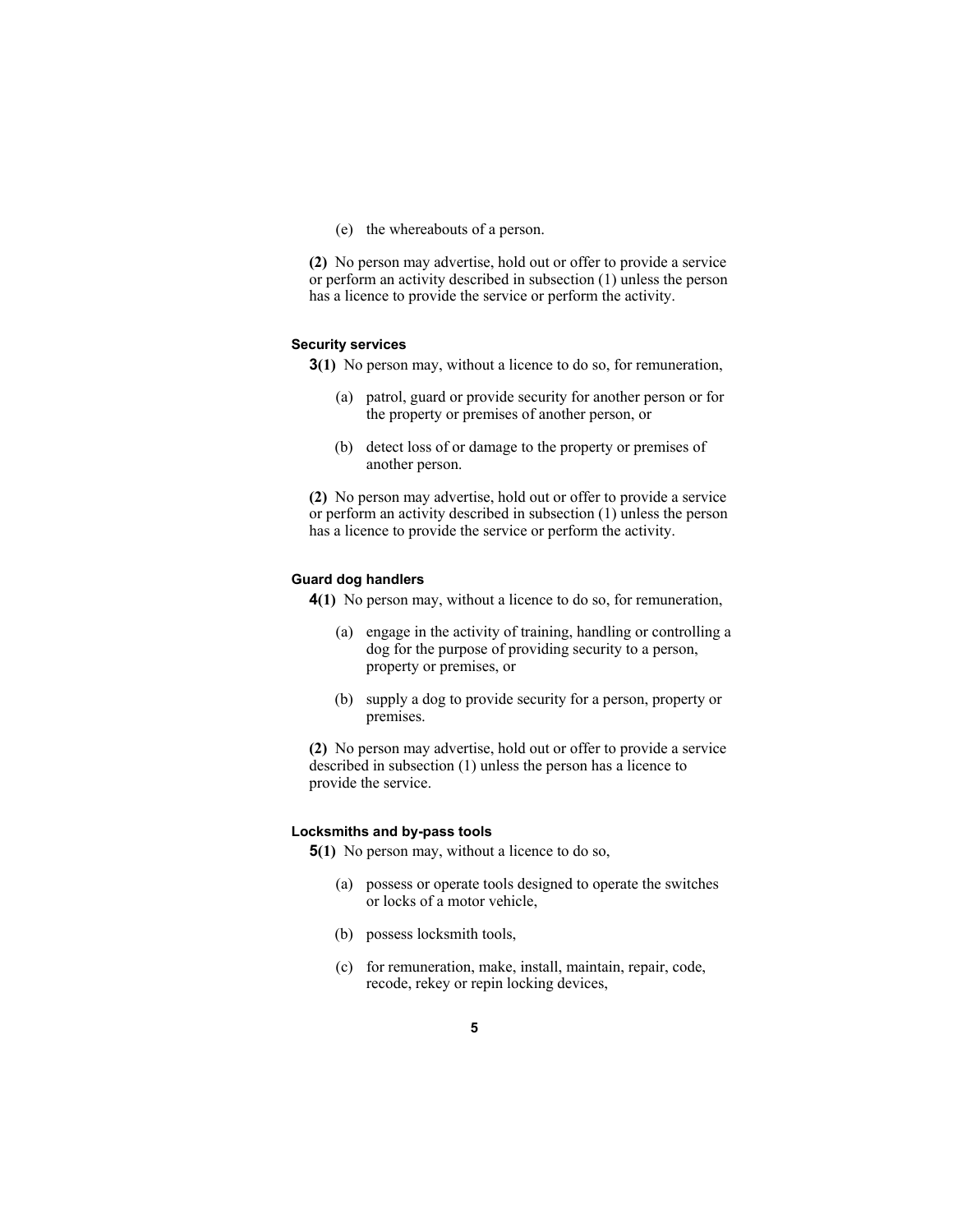- (d) design or maintain master key systems,
- (e) maintain key code records, or
- (f) cut, make or sell keys or other lock-operating devices that
	- (i) are stamped or marked to prohibit or restrict duplication or copying, including, without limitation, keys marked "Master", "Do not copy", "Do not duplicate" or "Restricted", or
	- (ii) can be duplicated or copied or coded only by equipment unique to that type of key or lock-operating device.

**(2)** No person may advertise, hold out or offer to provide a service or to perform an activity described in subsection (1) unless the person has a licence to provide the service or to perform the activity.

#### **Loss prevention workers**

**6(1)** No person may, without a licence to do so, for remuneration, in plain clothes,

- (a) prevent loss of or damage to the commercial, industrial or retail property or premises of another person, or
- (b) detect loss of or damage to the commercial, industrial or retail property or premises of another person.

**(2)** No person may advertise, hold out or offer to provide a service or to perform an activity described in subsection (1) unless the person has a licence to provide the service or to perform the activity.

## **Security alarm responders**

**7** No person may, without a licence to do so, for remuneration, respond in person to the location of a security alarm.

## **Business licences**

**8** No person may, without a business licence to do so, engage in the business of providing individual licensees, or employ or engage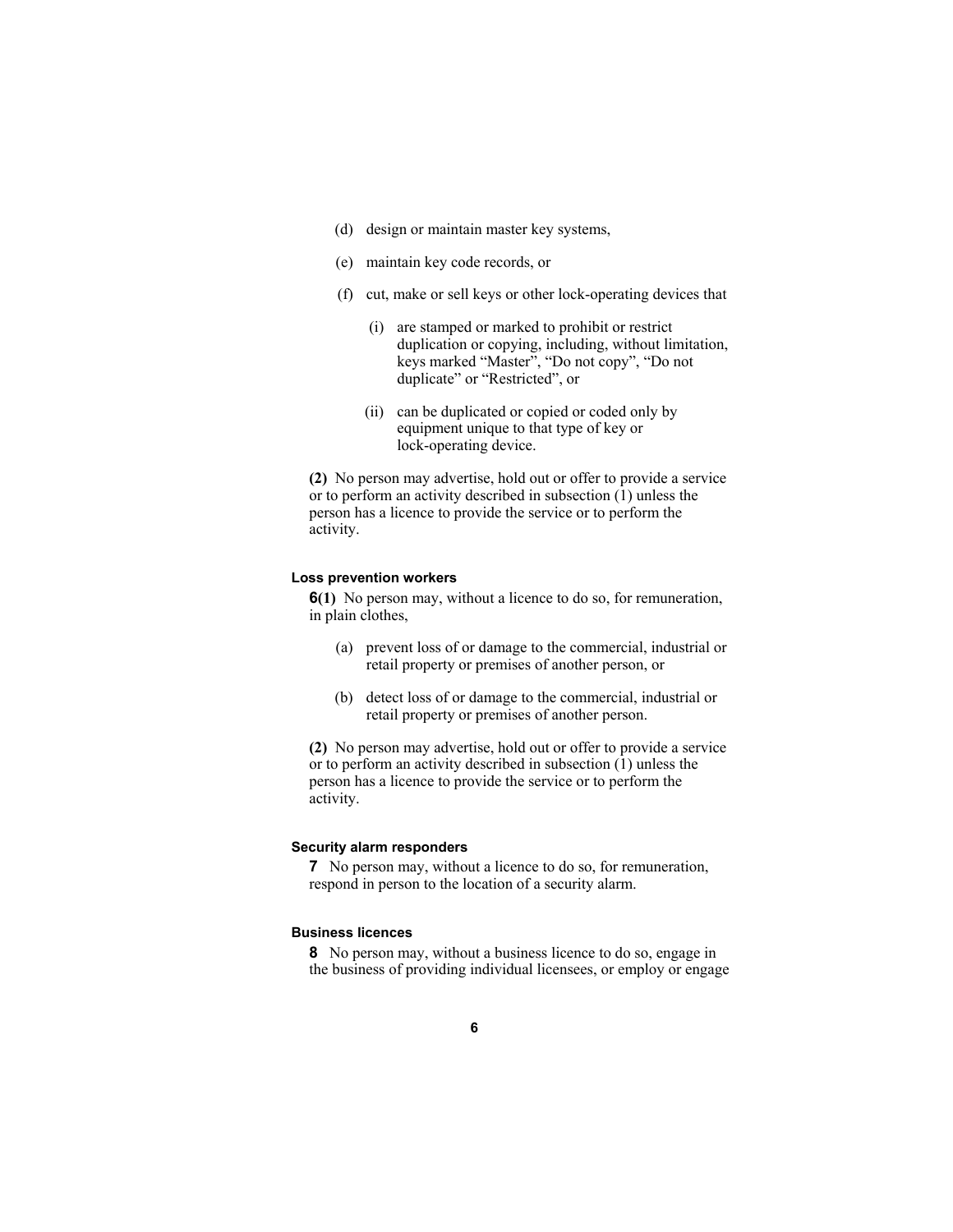an individual licensee, to do or to provide security or investigative work.

#### **Offence**

**9** A person who engages in security or investigative work without a licence in contravention of section 2, 3, 4, 5, 6, 7 or 8 is guilty of an offence.

# **Part 2 Exemptions from Licensing Requirements**

#### **Exemptions from licensing**

**10** The following persons and classes of persons are exempt from the requirement to be licensed under this Act and the regulations:

- (a) members of the Royal Canadian Mounted Police, members of a police service as defined in the *Police Act*, and peace officers while acting within the scope of their authority and in the course of their employment or designation;
- (b) barristers and solicitors acting within the scope of their profession;
- (c) insurance adjustment agencies, insurance companies and the Fire Underwriters' Investigation Bureau of Canada Incorporated while engaged in the normal scope of their business, and their employees or agents while acting within the scope of their employment;
- (d) a person who obtains or provides information about the financial rating, credit rating or financial standing of another person while engaged within the scope of that activity;
- (e) a person engaged in a business who
	- (i) engages an individual licensee employed on contract by a business licensee to provide security or investigative work, and
	- (ii) does not employ an individual licensee to perform that security or investigative work;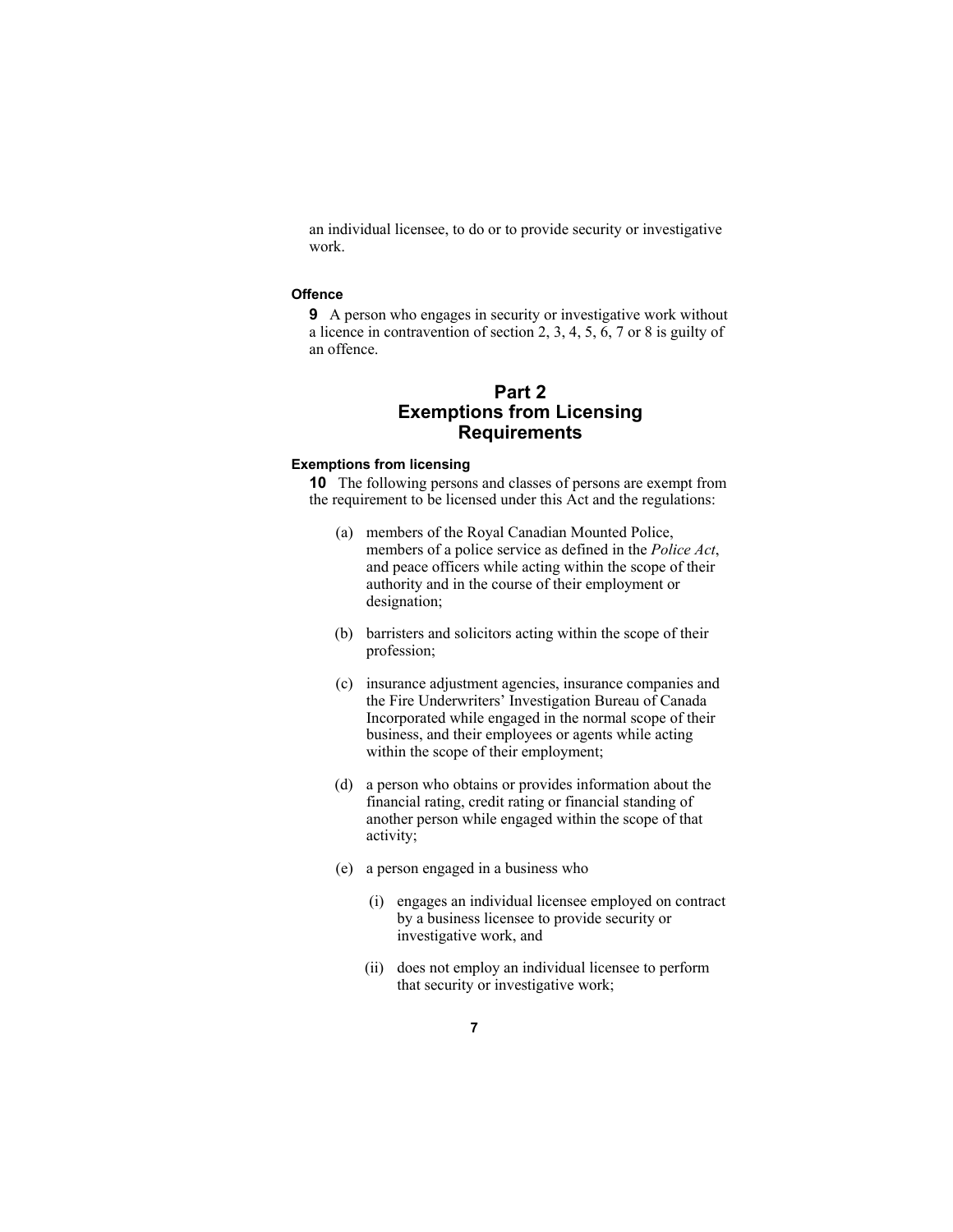- (f) a person whose primary business is to provide an armoured vehicle service to transport property;
- (g) volunteer security guards when no remuneration is provided to the volunteer or to the volunteer organization of which the volunteer security guards are members, unless the volunteer organization competes for a tender for a contract to perform security work;
- (h) a person who is employed or engaged for services only to provide advice to another person about that other person's security requirements;
- (i) persons who obtain or provide information about
	- (i) the qualifications and suitability of an applicant for insurance or an indemnity bond, or
	- (ii) the qualifications and suitability of a prospective employee

while obtaining or providing that information;

- (j) a person licensed under the *Gaming and Liquor Act* or an employee of such a person, while carrying out duties and functions under the *Gaming and Liquor Act*;
- (k) a person licensed under the *Safety Codes Act* or an employee of such a person, while carrying out duties and functions under the *Safety Codes Act*;
- (l) a person who is employed or engaged by the Crown or an agent of the Crown to perform security or investigative work, while acting within the scope of that employment or engagement;
- (m) except with respect to the activities described in section 4 or 5, an employer and a person who is employed or engaged to perform security or investigative work solely with respect to employees or contractors of the employer, while acting within the scope of that employment or engagement;
- (n) a person engaged in an investigative capacity under an enactment governing a profession or occupation;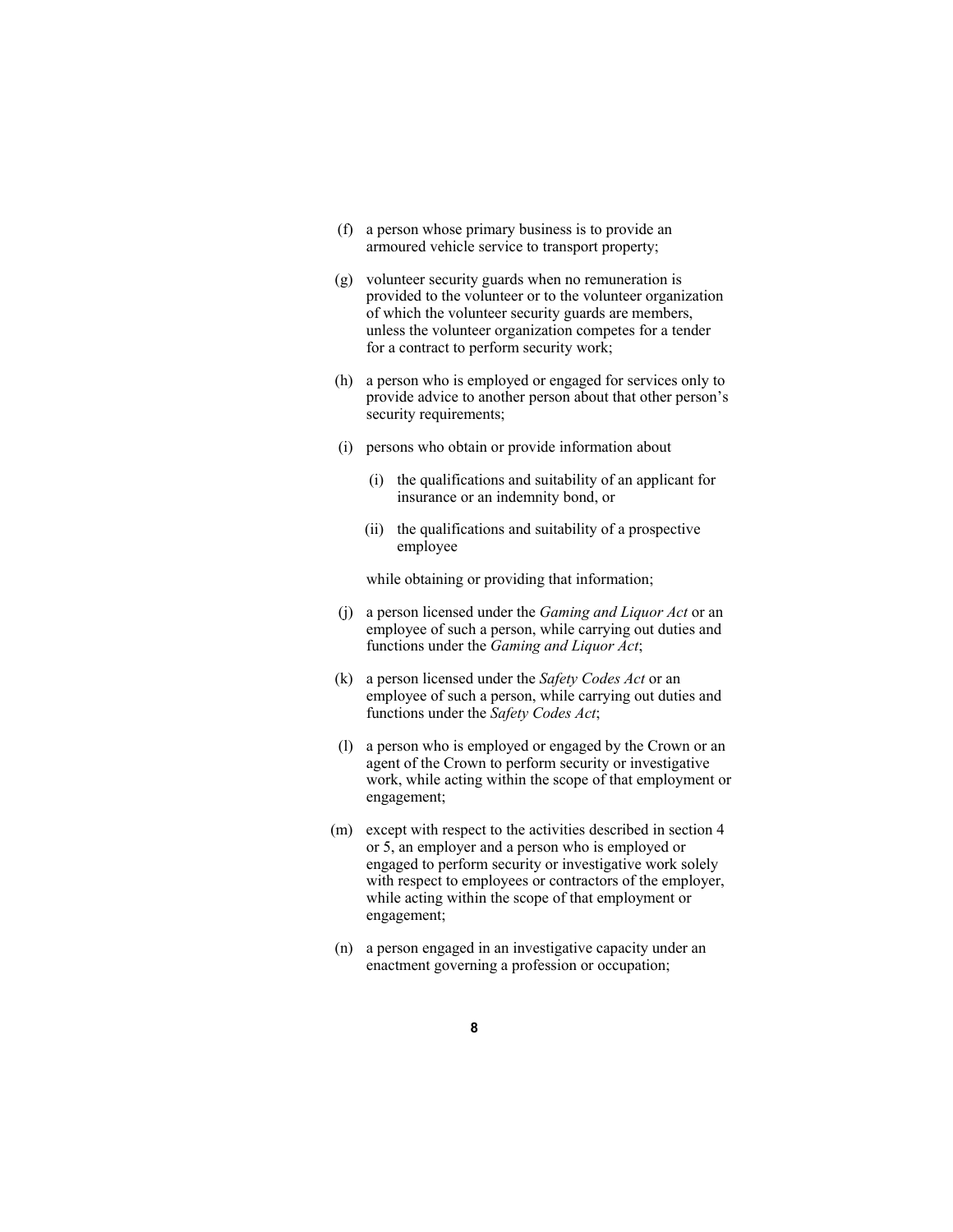- (o) an officer of the Legislature, including the Auditor General, the Ombudsman, the Chief Electoral Officer, the Ethics Commissioner and the Information and Privacy Commissioner, while acting within the scope of that person's office and any person employed or engaged in any of those offices while acting within the scope of that employment or engagement capacity;
- (p) any person designated or described in the regulations or any person engaged to perform any security or investigative work described in the regulations.

#### **Exemption from licensing by the Registrar**

**11(1)** The Registrar may exempt a person from holding a licence if the person

- (a) resides in a jurisdiction outside Alberta and is employed or engaged for services in good faith in that jurisdiction by or on behalf of an employer or client who resides outside Alberta, to carry out an investigation or inquiry partly outside Alberta and partly in Alberta,
- (b) wishes to carry out a temporary investigation or inquiry in Alberta solely for the purpose of an investigation or inquiry described in clause (a),
- (c) notifies the Registrar of his or her intended presence in Alberta and provides the Registrar with particulars of the work he or she proposes to undertake, and
- (d) applies for an exemption in the form and manner required by the Registrar.

**(2)** An exemption under subsection (1) may be granted for any period of time or for any purpose the Registrar considers appropriate.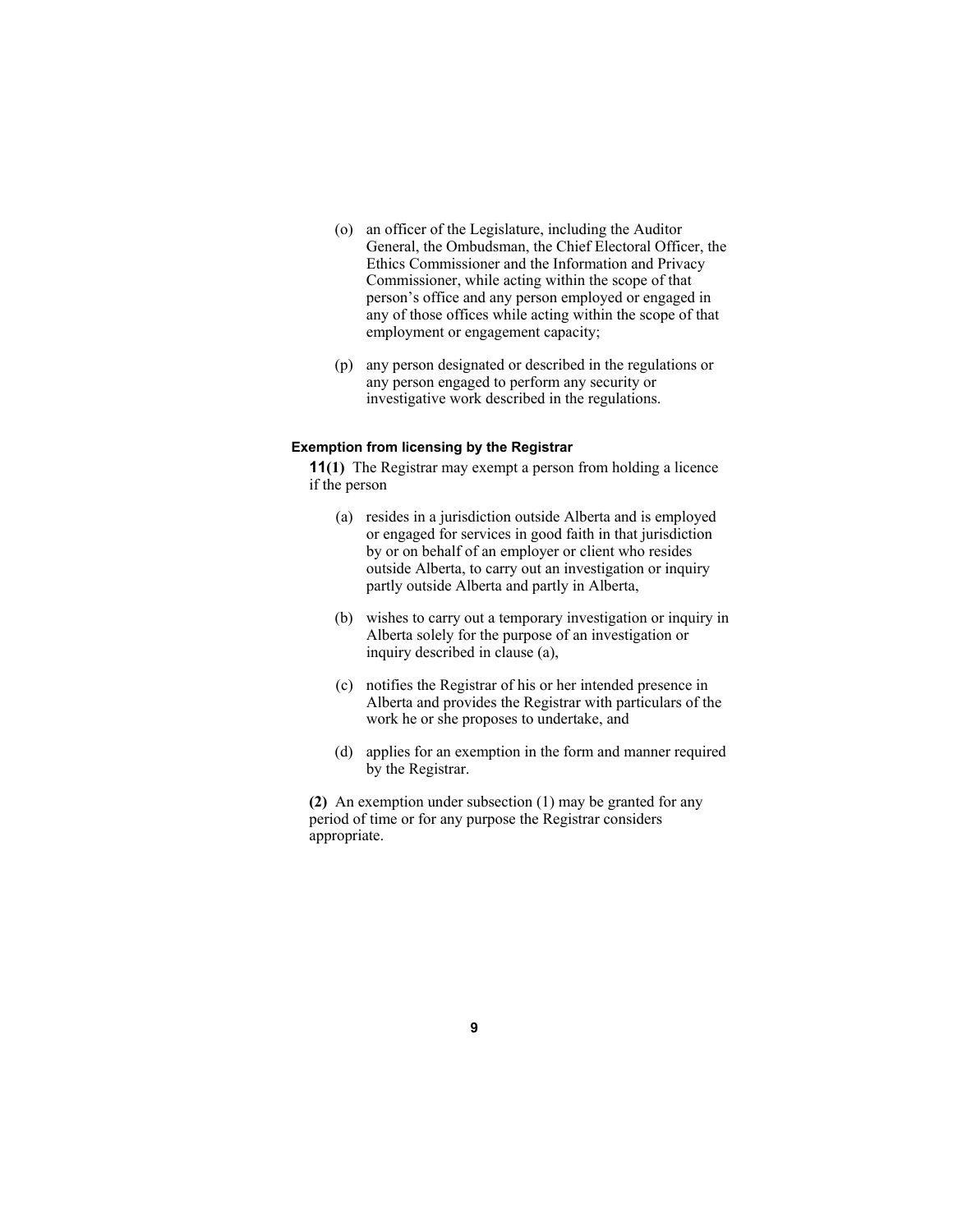# **Part 3 Licence Applications, Renewals, Suspensions and Cancellations**

#### **Designation of Registrar**

**12** The Minister may designate an individual as Registrar and may designate any other individuals to exercise the powers and perform the duties of the Registrar.

#### **Registrar's functions**

**13(1)** The Registrar may, in accordance with this Act and the regulations,

- (a) issue or renew a licence in respect of any matter for which a licence is required under this Act or the regulations,
- (b) prescribe any terms and conditions of a licence,
- (c) specify the term of a licence, and
- (d) exercise any other power and perform any other duty or function conferred or imposed by this Act or the regulations.

**(2)** The terms and conditions of a licence and the term of a licence may vary depending on the applicant, the security or investigative work for which the licence is issued, or both.

#### **Individual licence**

**14** An individual who requires a licence to engage in security or investigative work or to advertise, hold out or offer to provide the services or activities described under Part 1, or who requires a renewal of such a licence, must

- (a) meet the requirements for being issued an individual licence or the requirements for the renewal of the individual licence as specified in the regulations,
- (b) apply to the Registrar in a form and manner acceptable to the Registrar,
- (c) pay the prescribed fee,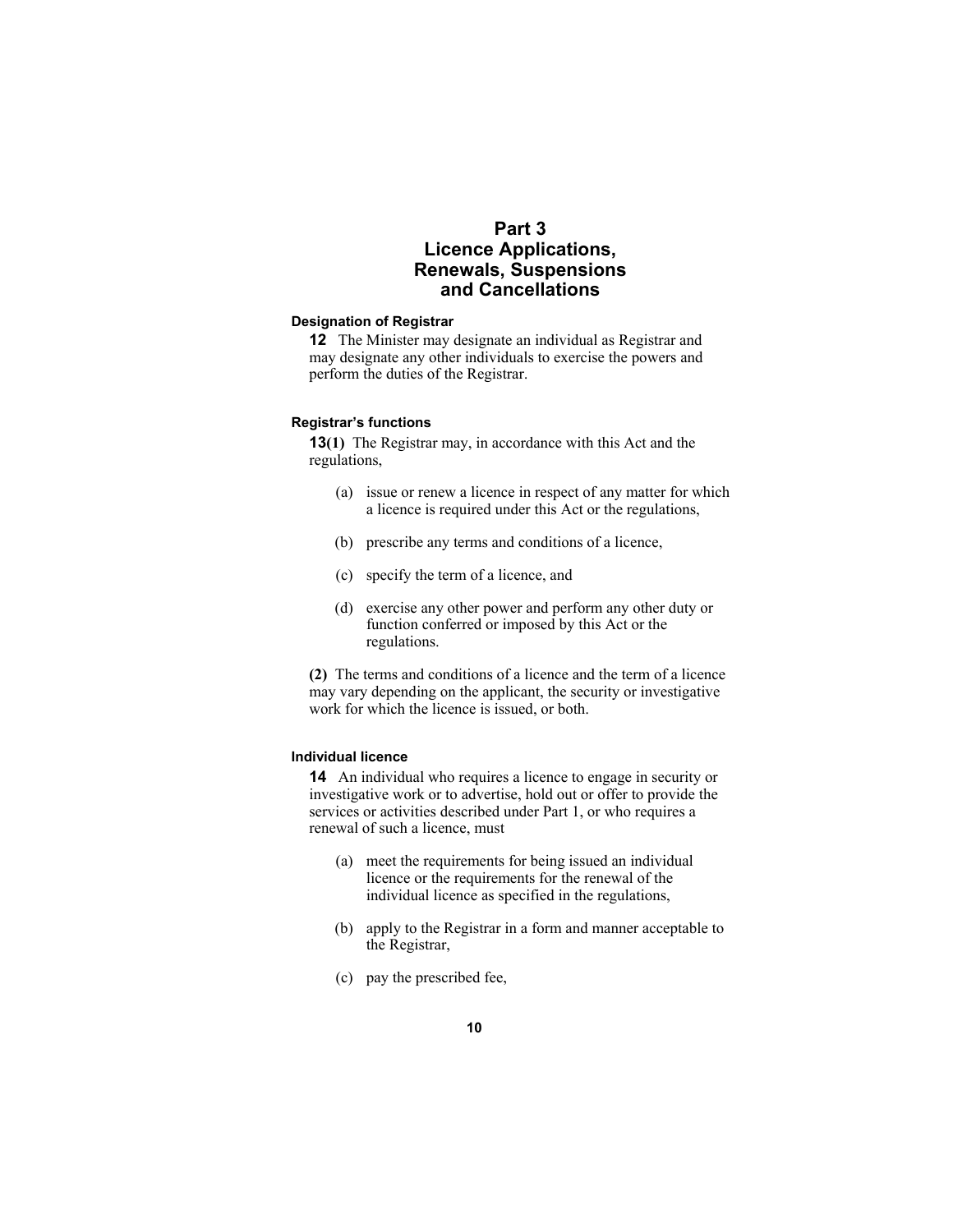- (d) provide any information requested by the Registrar for the purpose of determining the individual's eligibility for an individual licence or the renewal of the individual licence, and
- (e) provide any other information prescribed by the regulations, which may include personal information as defined in the *Freedom of Information and Protection of Privacy Act*.

## **Business licence**

**15** A person that requires a business licence or a renewal of a business licence must

- (a) meet the requirements for being issued a business licence or the requirements for the renewal of the business licence as specified in the regulations,
- (b) apply to the Registrar in a form and manner acceptable to the Registrar,
- (c) pay the prescribed fee,
- (d) provide any information requested by the Registrar for the purposes of determining the person's eligibility for a business licence or the renewal of the business licence,
- (e) provide any other information prescribed by the regulations, which may include personal employee information as defined in the *Personal Information Protection Act*, and
- (f) provide evidence that the business has and will maintain liability insurance as prescribed by the regulations.

#### **Refusal of licence application**

**16(1)** The Registrar may refuse to issue a licence or refuse to renew a licence if the Registrar is satisfied that the applicant

- (a) has contravened or is contravening this Act or the regulations,
- (b) has not met the requirements of this Act or the regulations,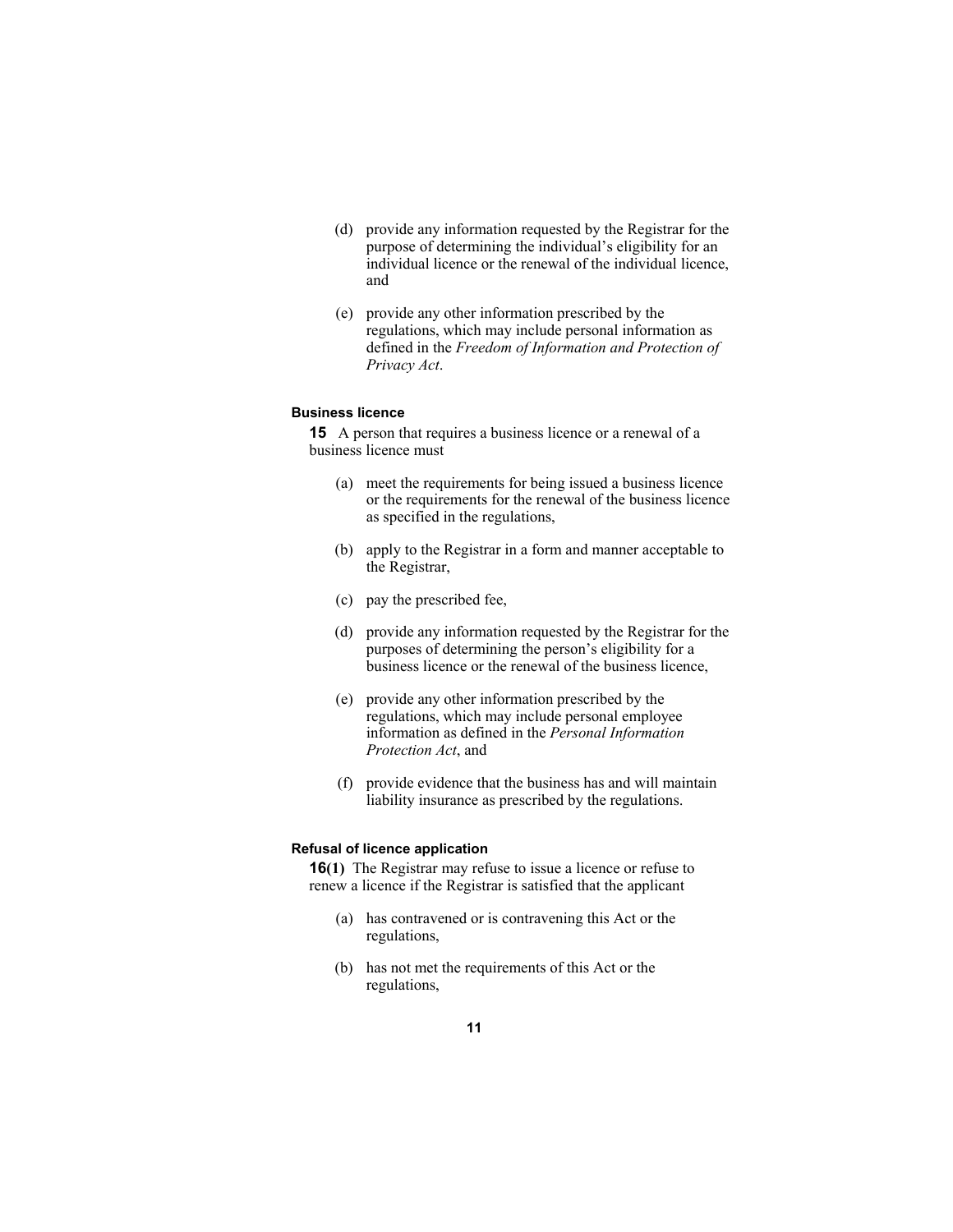- (c) has provided false or misleading information in the application for a licence or renewal of a licence or in any report or information required to be provided under this Act or the regulations,
- (d) in the case of an application for renewal of a licence,
	- (i) has not complied with the terms or conditions of a licence, or
	- (ii) has not provided a report or information required by this Act, the regulations or the Registrar,
- (e) in the opinion of the Registrar, is not a fit and proper person to be issued or to continue to hold a licence, or
- (f) has been charged with a criminal offence.

**(2)** If the Registrar, on reasonable grounds, believes that it is not in the public interest to issue or renew a licence, the Registrar may refuse to do so.

**(3)** For the purpose of determining whether to issue or renew a licence, the Registrar may collect personal information as defined in the *Freedom of Information and Protection of Privacy Act* or personal employee information as defined in the *Personal Information Protection Act* from the applicant or, if the applicant's employer is a business licensee, from the applicant's employer.

#### **Licence not transferable**

**17** A licence issued under this Act or the regulations is not transferable.

#### **Individual licensee obligations**

**18** An individual licensee must, in accordance with the regulations, report in writing to the Registrar

- (a) a change of address,
- (b) a change in any information provided to the Registrar when the application for the individual licence or the renewal of the individual licence was made, and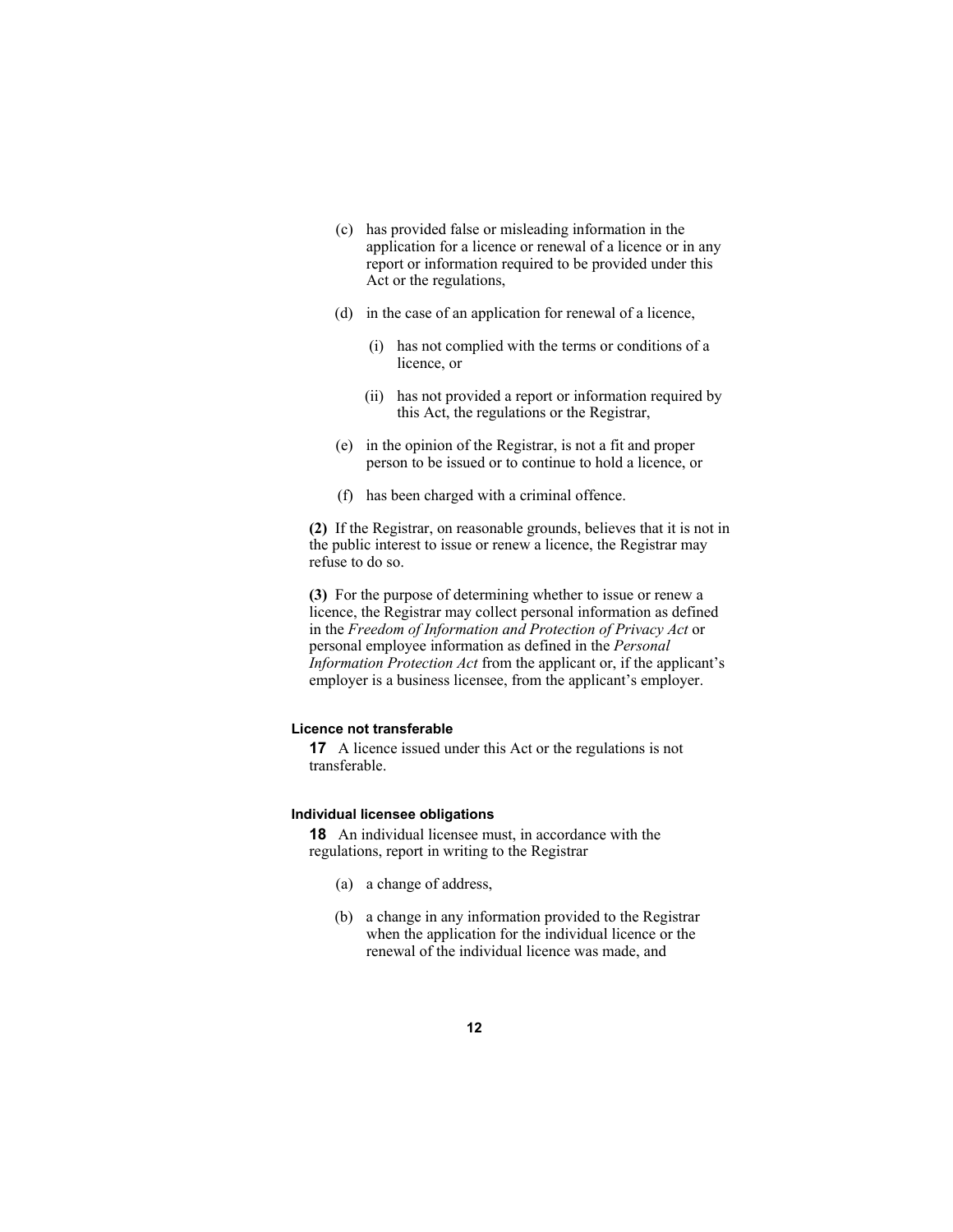(c) any other information prescribed by the regulations or requested by the Registrar.

#### **Business licensee obligations**

**19** A business licensee must, in accordance with the regulations, report in writing to the Registrar

- (a) a change of address of the principal office for the business,
- (b) a change in any information provided to the Registrar when the application for the business licence or the renewal of the business licence was made,
- (c) the names of the individual licensees employed or engaged for services by the business licensee,
- (d) the use of a weapon or the allegation of use of excessive force by an individual licensee employed or engaged for services by the business licensee in the course of the individual licensee's duties,
- (e) a criminal charge or any conviction of a criminal offence against the business licensee or an employee of the business licensee,
- (f) any incident allegedly involving a breach by a licensee of the code of conduct established pursuant to the regulations,
- (g) any incident involving serious injury to or the death of an individual licensee employed or engaged for services by the business licensee,
- (h) any incident involving serious injury to or the death of another person alleged to have resulted from the actions of an individual licensee employed or engaged for services by the business licensee, or
- (i) any other information prescribed by the regulations or requested by the Registrar.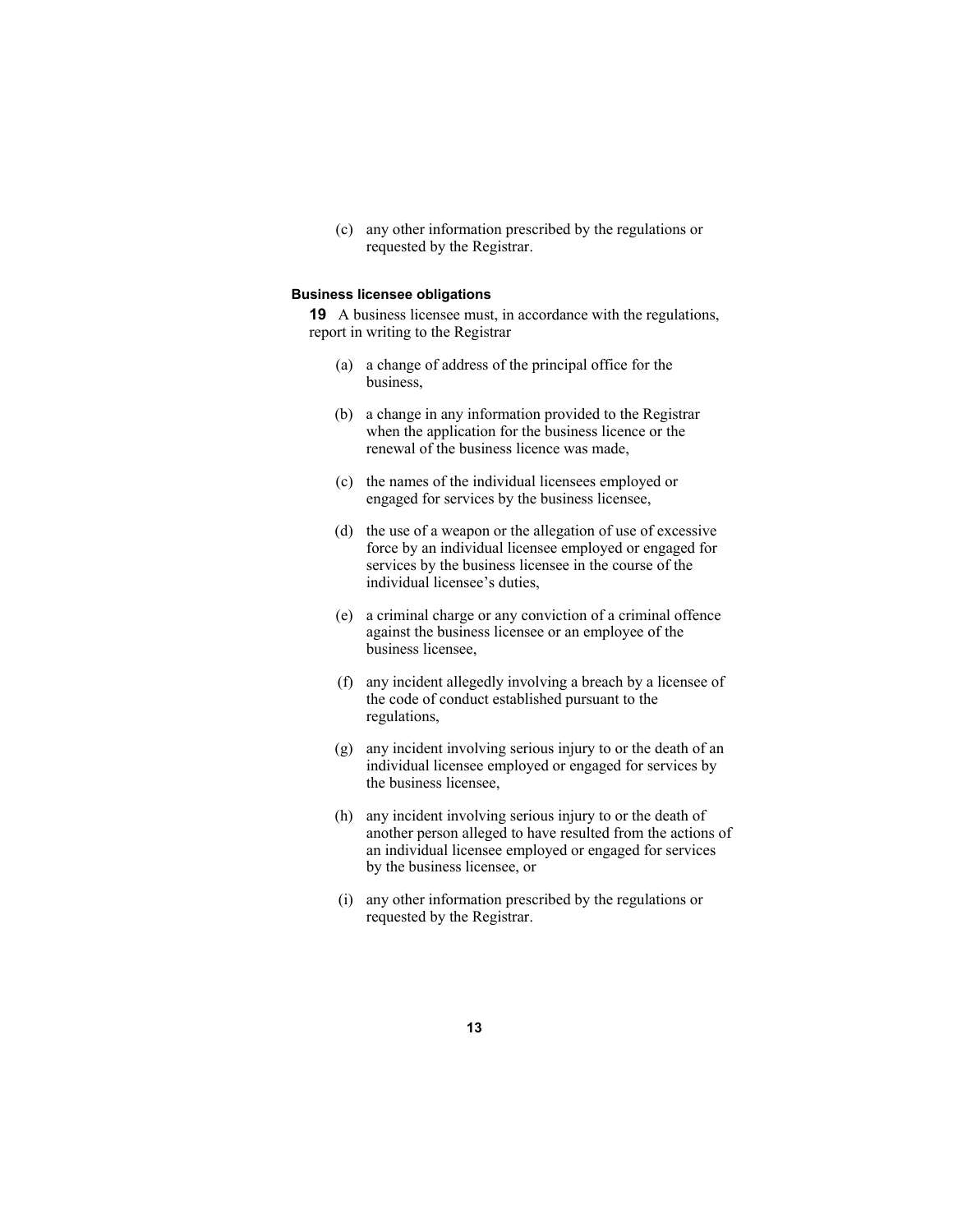#### **Suspension or cancellation of licence**

**20** The Registrar may suspend or cancel the licence of an individual licensee or a business licensee if

- (a) the licensee is convicted of a criminal offence,
- (b) the licensee is convicted of an offence under this Act or the regulations,
- (c) the licensee fails to comply with a term or condition of the licensee's licence,
- (d) the licensee fails to comply with the code of conduct established pursuant to the regulations for that class of licensees,
- (e) the licensee makes an untrue statement or misleading statement
	- (i) in the licensee's application for a licence or renewal of a licence, or
	- (ii) in a report made or information provided to the Registrar,
- (f) the licensee fails or refuses to make a return or to provide to the Registrar any information required under this Act or the regulations,
- (g) in the opinion of the Registrar, the licensee is not a fit and proper person to hold a licence, or
- (h) in the opinion of the Registrar, it is in the public interest to suspend or cancel the licence.

## **Return of licence**

**21** If the Registrar suspends or cancels a licence, the licensee must return the licence to the Registrar forthwith.

#### **Registrar's decision**

**22(1)** If the Registrar refuses to issue or renew a licence under section 16, the Registrar must inform the applicant in writing of the decision, with reasons.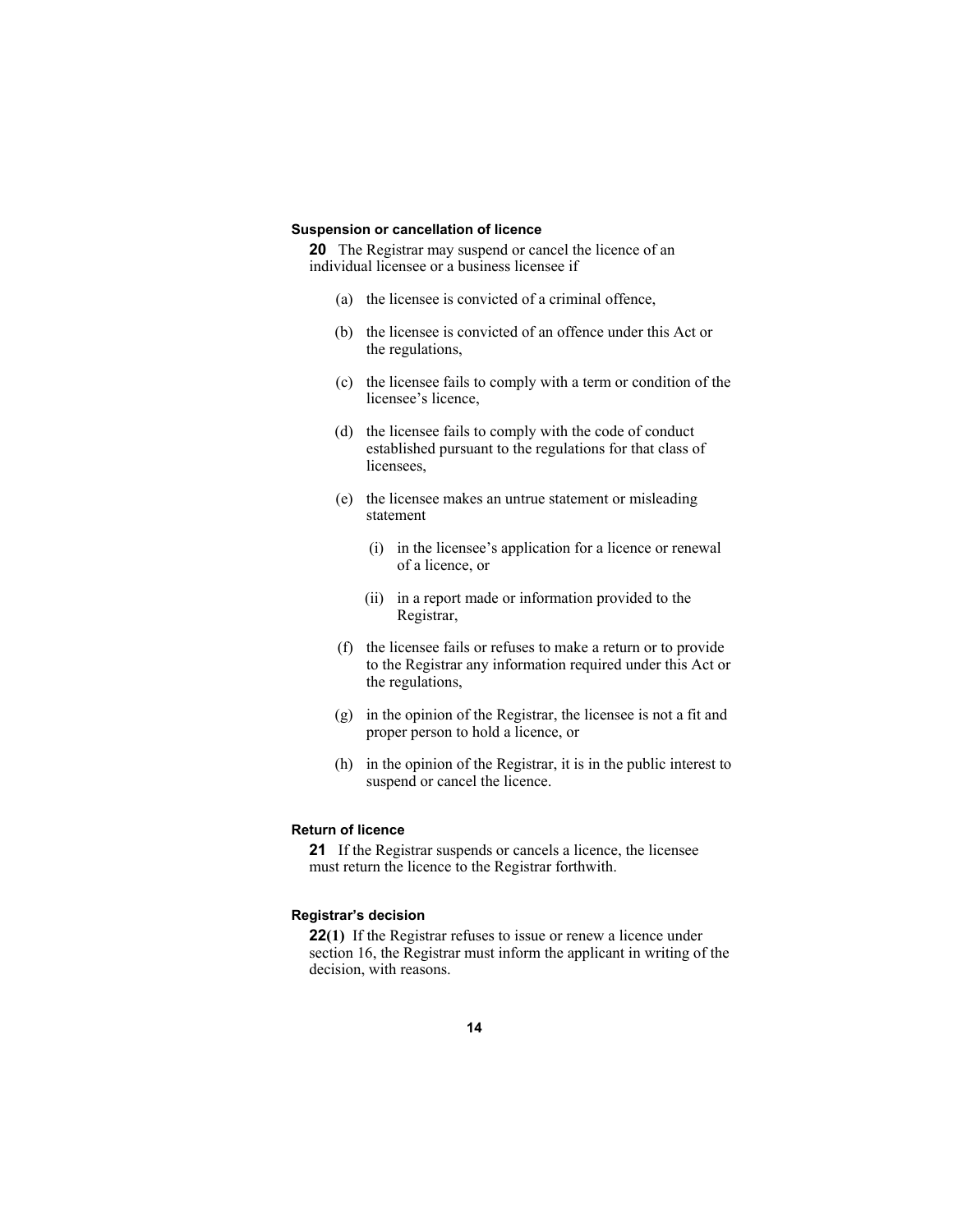**(2)** The Registrar must inform the licensee in writing of the decision, with reasons, when the Registrar

- (a) suspends or cancels a licence under section 20, 27, 28 or 29, or
- (b) varies the terms and conditions of a licence under section 27, 28 or 29.

#### **Review by Director**

**23(1)** Within 30 days from the date that the applicant or licensee is advised in writing of the Registrar's decision under section 22, the applicant or licensee may, in writing, request the Director to review the Registrar's decision.

**(2)** The Director may, in the course of reviewing the Registrar's decision, engage in or refer the matter to mediation in an attempt to resolve the issues.

**(3)** The Director must, within 30 days of receiving a request under subsection (1), inform the applicant or licensee in writing of the Director's decision confirming, reversing or varying the Registrar's decision, and the Director may direct the Registrar to issue, suspend or cancel the licence or to impose additional terms and conditions on the licence.

**(4)** Notwithstanding subsection (3), the Director may, on notice to the applicant or licensee, extend the time referred to in subsection (3) if additional time is required to review the Registrar's decision.

**(5)** No action lies against a person who conducts a mediation in good faith under this section for any act done or omitted to be done with respect to the mediation.

#### **Appeal to Board**

**24(1)** An applicant or licensee may, within 30 days from the date that the applicant or licensee is informed in writing of the Director's decision under section 23, appeal the decision to the Board by filing a written notice of appeal setting out the grounds on which the appeal is based.

**(2)** The Board may, before or after the expiration of time for service of the notice of appeal, extend the time for service of the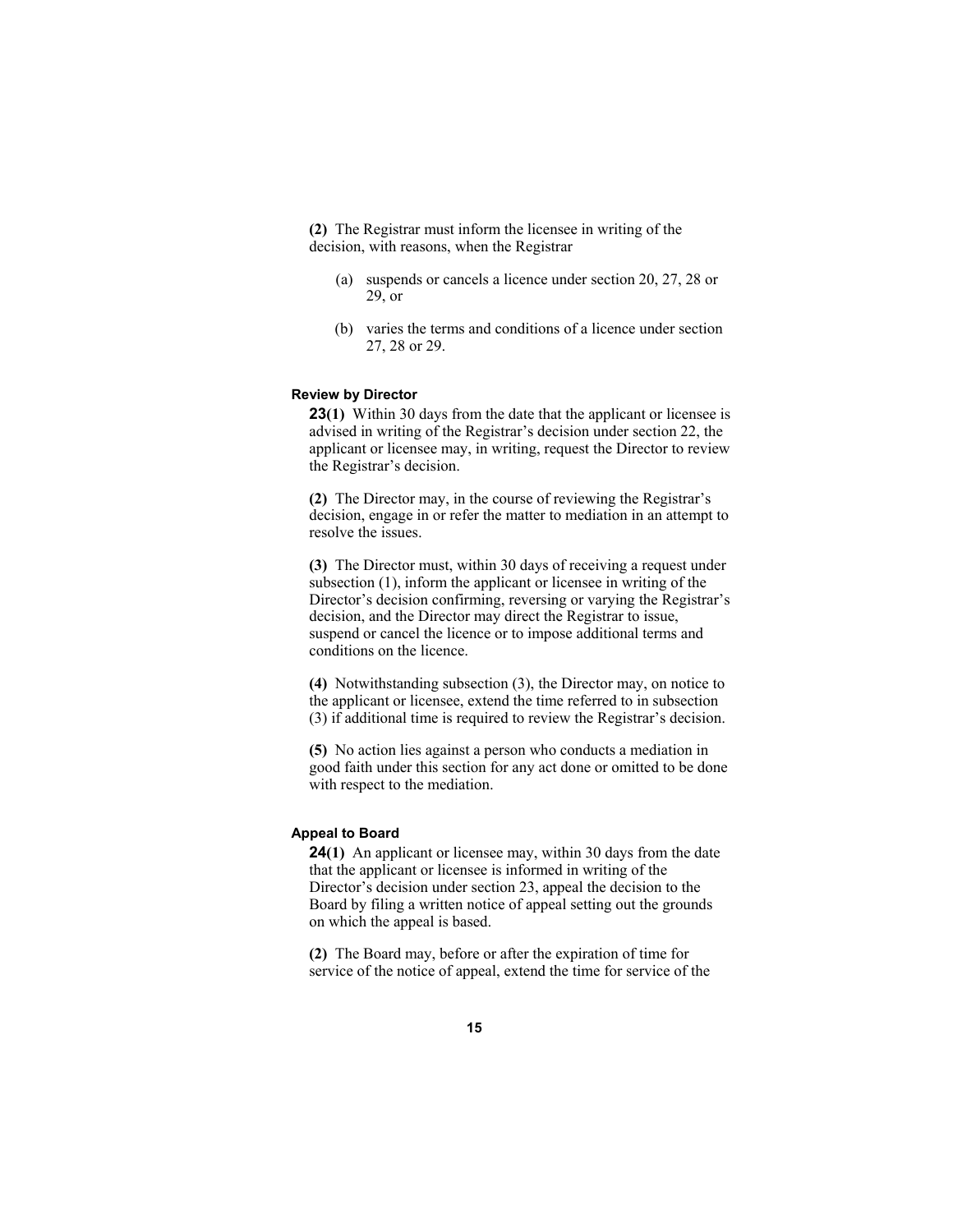notice of appeal for a further period not exceeding 30 days from the date on which the time for service under subsection (1) expires.

**(3)** The Board may decide the appeal from the record or evidence adduced before it.

**(4)** The Board may confirm, reverse or vary the Director's decision and may direct the Registrar to issue, suspend or cancel the licence or to impose additional terms and conditions on the licence.

**(5)** A decision of the Board is final.

**(6)** No appeal may be made to the Board where a licence is suspended or cancelled because the licensee has been convicted of a criminal offence.

# **Part 4 Complaints and Discipline**

#### **Complaints about individual licensees**

**25** Any person may make a complaint in writing about an individual licensee to the individual licensee's employer within 90 days after the action or circumstance giving rise to the complaint occurs.

## **Investigation and disposition of complaints**

**26(1)** Subject to subsection (2), where a complaint is made under section 25, the employer must investigate and dispose of the complaint in accordance with the procedures set out in this Act and the regulations.

**(2)** An employer may refuse to investigate or may discontinue the investigation of a complaint if, in the opinion of the employer,

- (a) the complaint is frivolous, vexatious or made in bad faith, or
- (b) having regard to all of the circumstances, no investigation is necessary.

**(3)** If the employer refuses to investigate a complaint or discontinues the investigation of a complaint under subsection (2), the employer must notify the complainant of the refusal or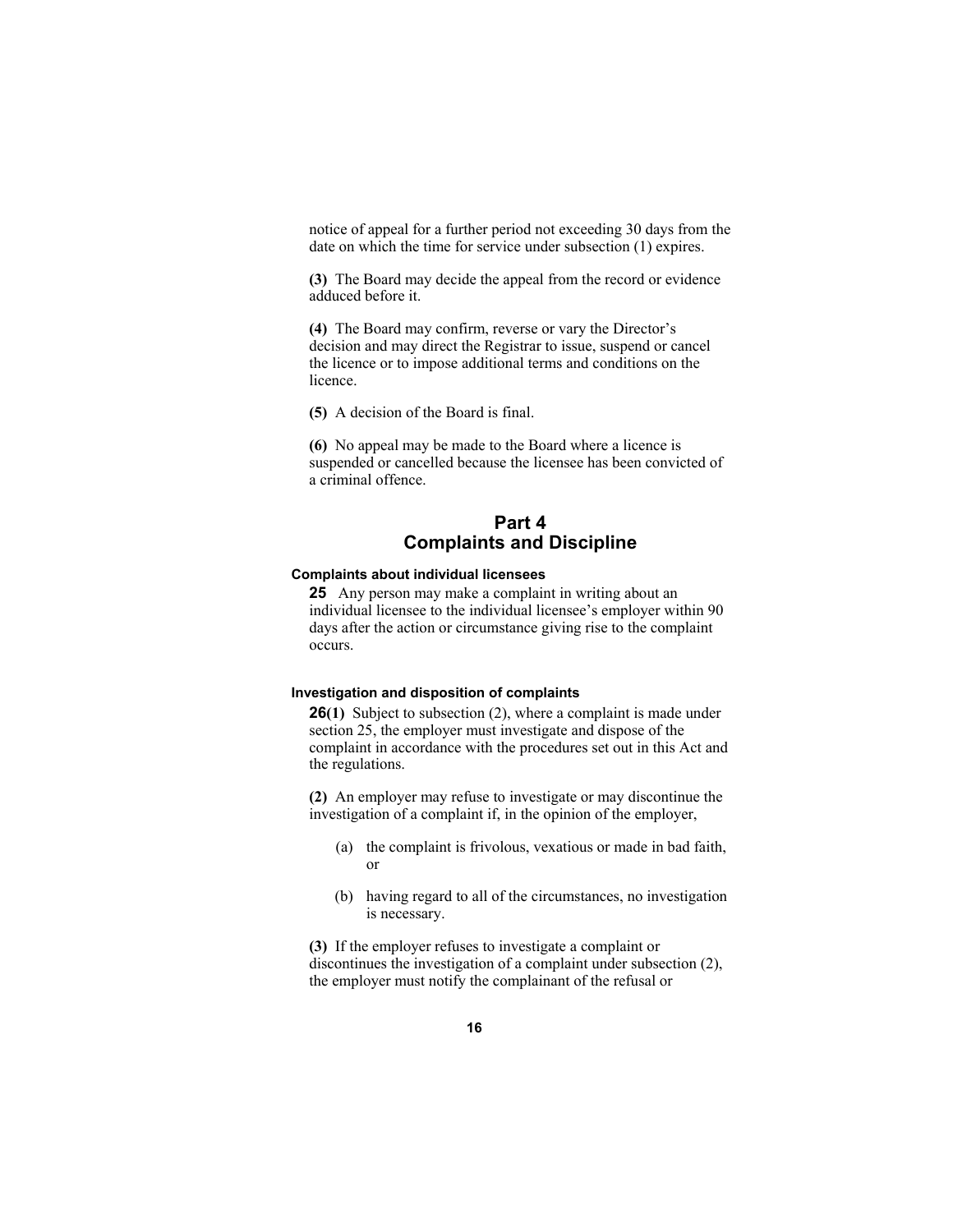discontinuance in writing, with reasons, within 90 days of receiving the complaint.

**(4)** The employer must, within 90 days of receiving a complaint, notify the complainant, the individual licensee who is the subject of the complaint and the Registrar in writing of

- (a) the employer's disposition of the complaint and the reasons for the disposition, and
- (b) the right of the complainant to have the employer's disposition of the complaint reviewed by the Registrar.

## **Review by Registrar**

**27(1)** Within 30 days of receiving notice of the employer's disposition of the complaint under section 26, the complainant may, in writing, request the Registrar to review the employer's disposition.

**(2)** If the employer has not completed the investigation of the complaint in accordance with section 26, the complainant may, in writing, request the Registrar to review the complaint.

**(3)** The Registrar must conduct a review of the employer's disposition if the Registrar receives a request from a complainant under subsection (1) or investigate the complaint if the Registrar receives a request from a complainant under subsection (2).

**(4)** The Registrar may refuse to investigate or may discontinue the investigation of a complaint if, in the opinion of the Registrar,

- (a) the complaint is frivolous, vexatious or made in bad faith, or
- (b) having regard to all of the circumstances, no investigation is necessary.

**(5)** If the Registrar refuses to investigate a complaint or discontinues the investigation of a complaint under subsection (4), the Registrar must notify the complainant of the refusal or discontinuance in writing, with reasons, within 90 days of receiving the complaint.

**(6)** After completing an investigation of the complaint or a review of the employer's disposition of a complaint, the Registrar may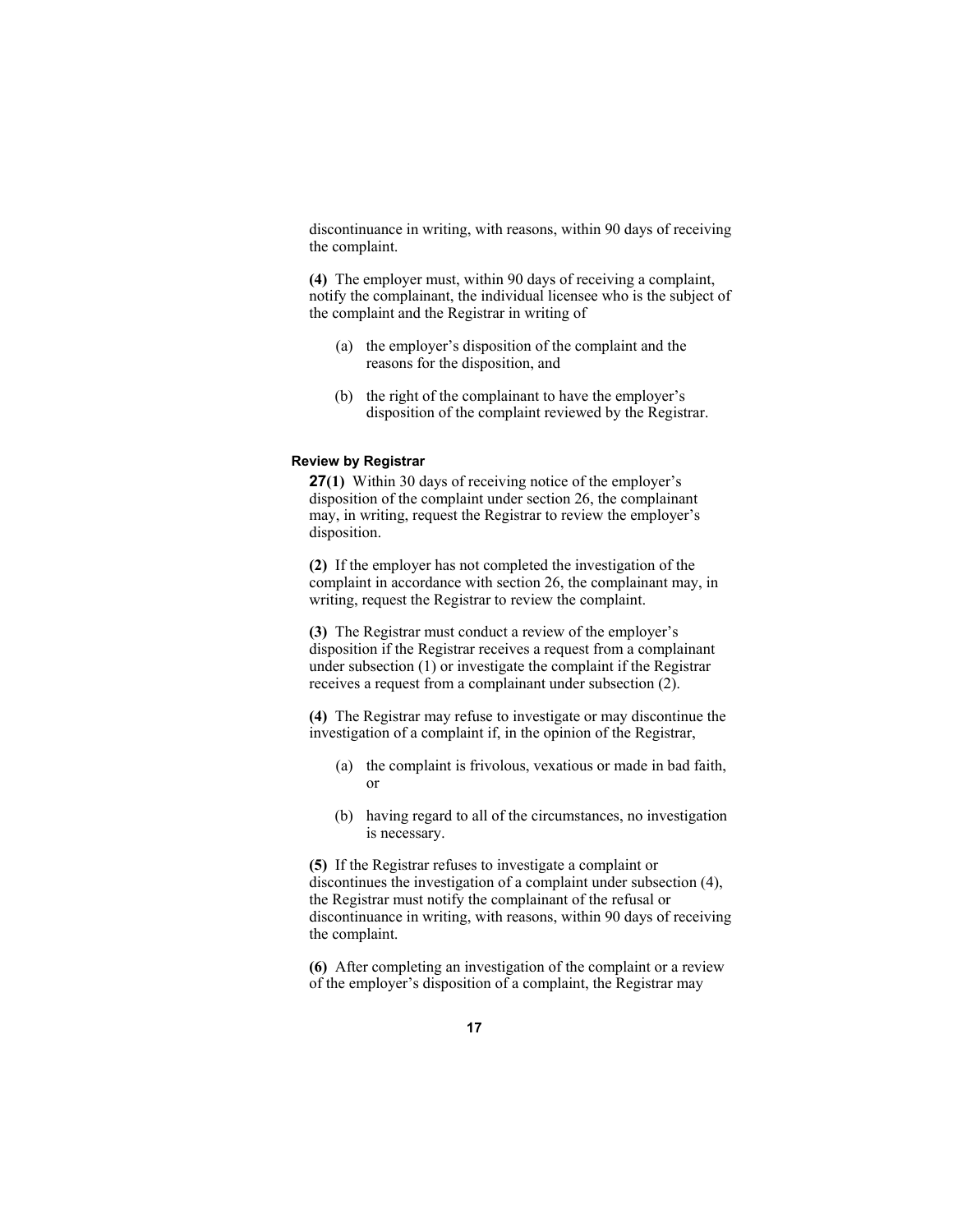vary the terms and conditions of or cancel or suspend the individual licensee's licence or the employer's business licence.

**(7)** The Registrar must, in writing, notify the complainant, the individual licensee who is the subject of the complaint and the individual licensee's employer of the Registrar's decision and the reasons for the decision, and the decision of the Registrar is final.

#### **Complaints about a business licensee**

**28(1)** Any person may make a complaint in writing about a business licensee to the Registrar within 90 days after the action or circumstance giving rise to the complaint occurs.

**(2)** The Registrar may refuse to investigate or may discontinue the investigation of a complaint if, in the opinion of the Registrar,

- (a) the complaint is frivolous, vexatious or made in bad faith, or
- (b) having regard to all of the circumstances, no investigation is necessary.

**(3)** If the Registrar refuses to investigate a complaint or discontinues the investigation of a complaint under subsection (2), the Registrar must notify the complainant of the refusal or discontinuance in writing, with reasons, within 90 days of receiving the complaint.

**(4)** After completing an investigation, the Registrar may vary the terms and conditions of the business licensee's licence or cancel or suspend the business licensee's licence.

**(5)** The Registrar must, in writing, notify the complainant and the business licensee who is the subject of the complaint of the Registrar's disposition of the complaint and the reasons for the disposition, and the Registrar's decision is final.

## **Part 5 Inspections**

#### **Inspection and investigation**

**29(1)** The Registrar may enter a business licensee's premises for the purposes of conducting an investigation under this Act or to inspect the premises and the records of the business licensee to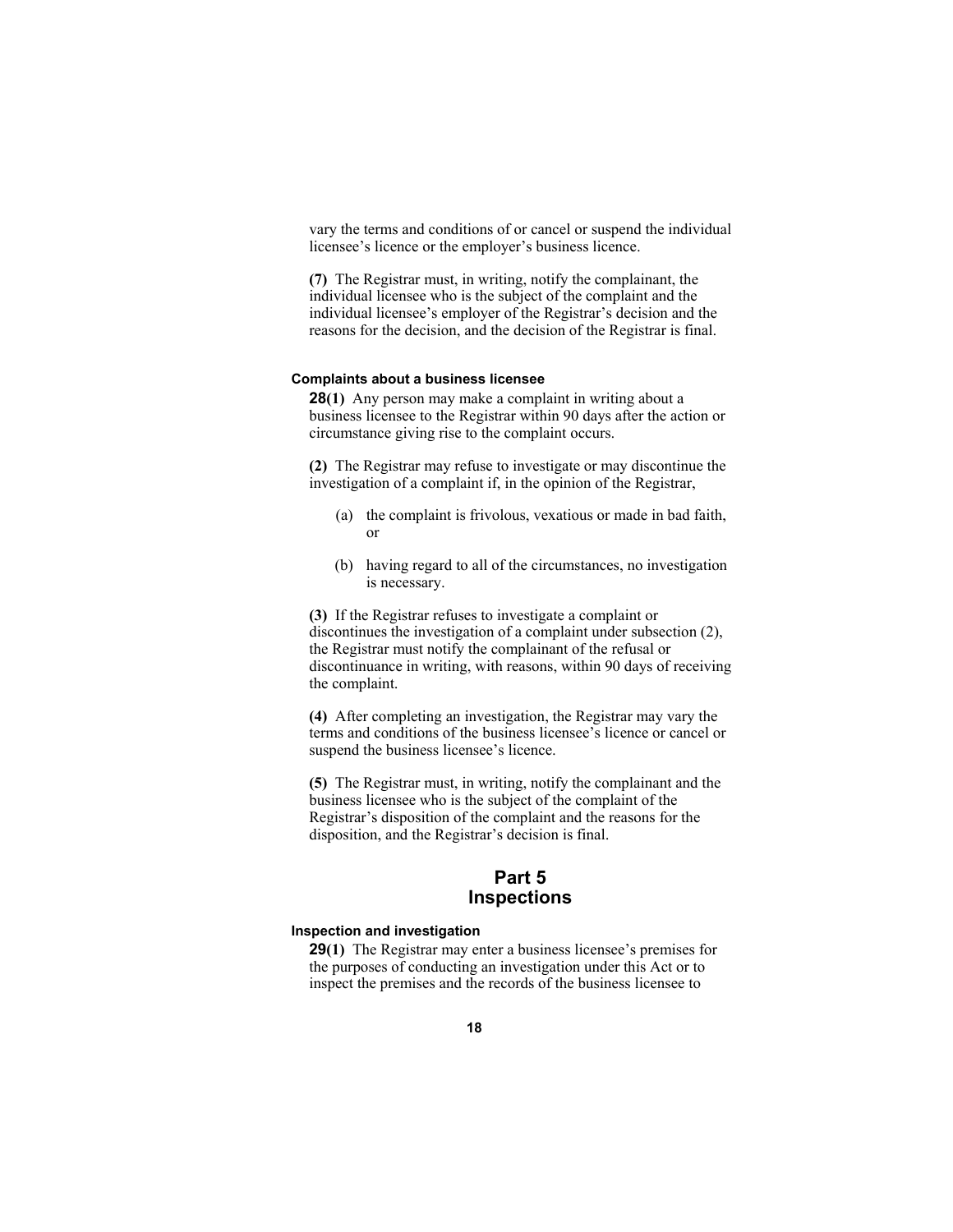ensure compliance with this Act, the regulations and the terms and conditions of the business licence.

**(2)** An inspection under subsection (1) must be conducted during normal business hours or at any other time agreed on by the business licensee and the Registrar.

**(3)** When acting under the authority of this section, the Registrar must carry identification and produce it to any person on request.

**(4)** The Registrar may in the course of an inspection require a person

- (a) to give written or oral replies to questions,
- (b) to produce any books, records, reports, documents or other items, including electronic records or documents, and
- (c) to provide any other information requested by the Registrar that may be related to the administration of this Act or the regulations.

**(5)** The Registrar may in the course of an inspection inspect, examine and make copies of or temporarily remove books, records, reports, documents or other items that may be related to the administration of this Act and the regulations.

**(6)** When the Registrar removes any books, records, reports or documents or other items under subsection (5), the Registrar

- (a) must give a receipt for them to the person from whom they were taken,
- (b) may make copies of, take photographs of or otherwise record them, and
- (c) must, within a reasonable time, return them to the person to whom the receipt was given or to any person authorized to receive them.

**(7)** If entry under subsection (1) is refused or a person refuses to co-operate or interferes with the Registrar's performance of duties under this section, the Registrar may apply to the Court by way of originating notice for an order that the Registrar may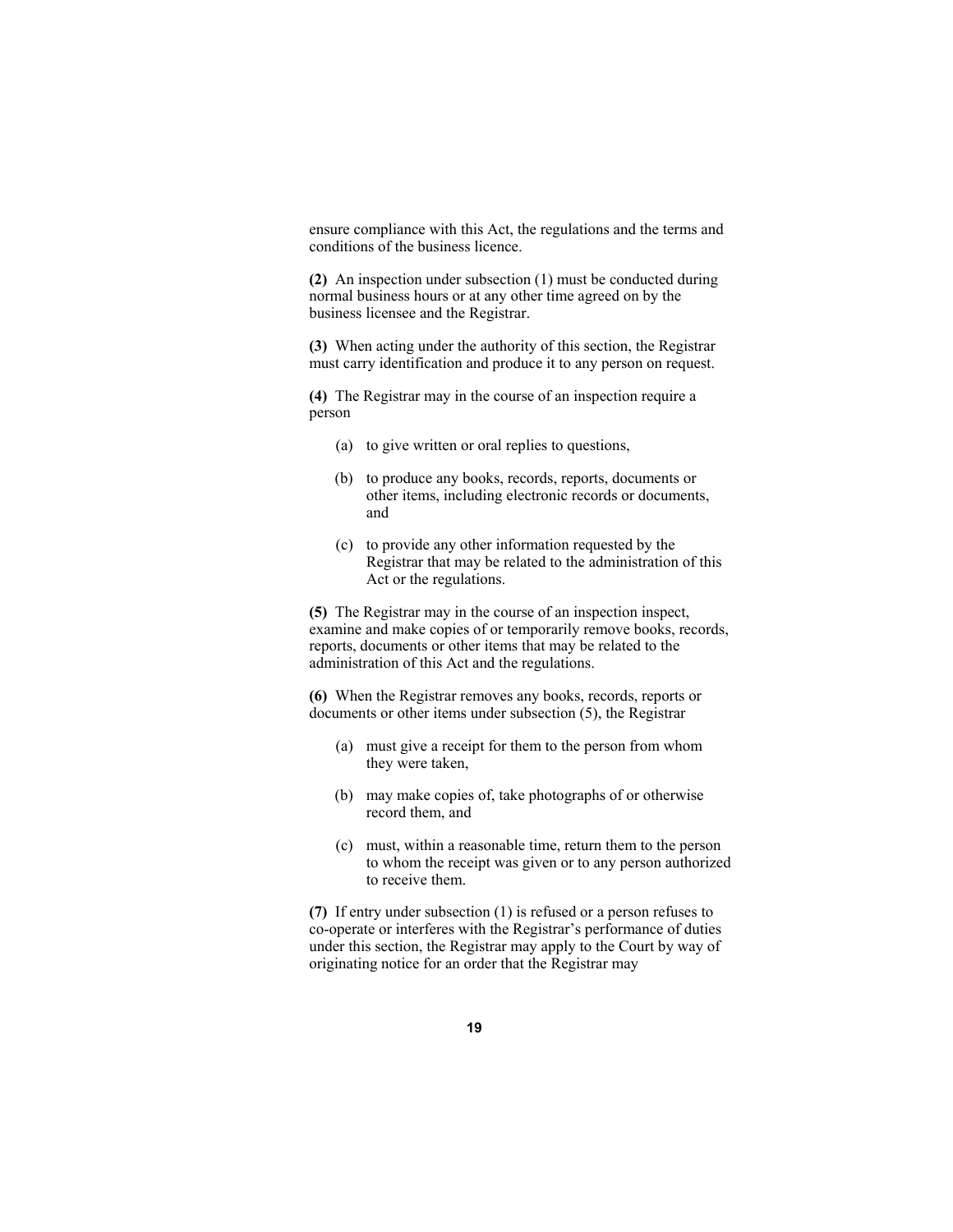- (a) at any reasonable time enter the premises and inspect the premises and records, and
- (b) require the production of any books, records, reports, documents or other items and examine them, make copies of, take photographs of or otherwise record them or remove them temporarily for the purpose of making copies,

and the Court may, on being satisfied that the order is necessary for the purpose of this section, make any order that it considers appropriate.

**(8)** An application under subsection (7) may be made ex parte if the Court considers it appropriate.

**(9)** After an inspection the Registrar may vary the terms and conditions of the business licence or suspend or cancel the business licence.

# **Part 6 Display of Licence, Records, Annual Returns**

#### **Display of licence**

**30(1)** A business licensee must display the business licence in a conspicuous location in each office of that business and in any other place in Alberta where the business licensee is engaged in or carries on the business in respect of which the business licence is held.

**(2)** Each individual licensee employed by a business licensee must provide a copy of the individual licensee's licence for filing in the principal office of the business licensee.

**(3)** Every individual licensee must carry his or her licence and produce it to any person on request.

#### **Records**

**31** A business licensee must keep complete records

(a) of the names and addresses of all persons acting for or employed by the business licensee in the carrying on of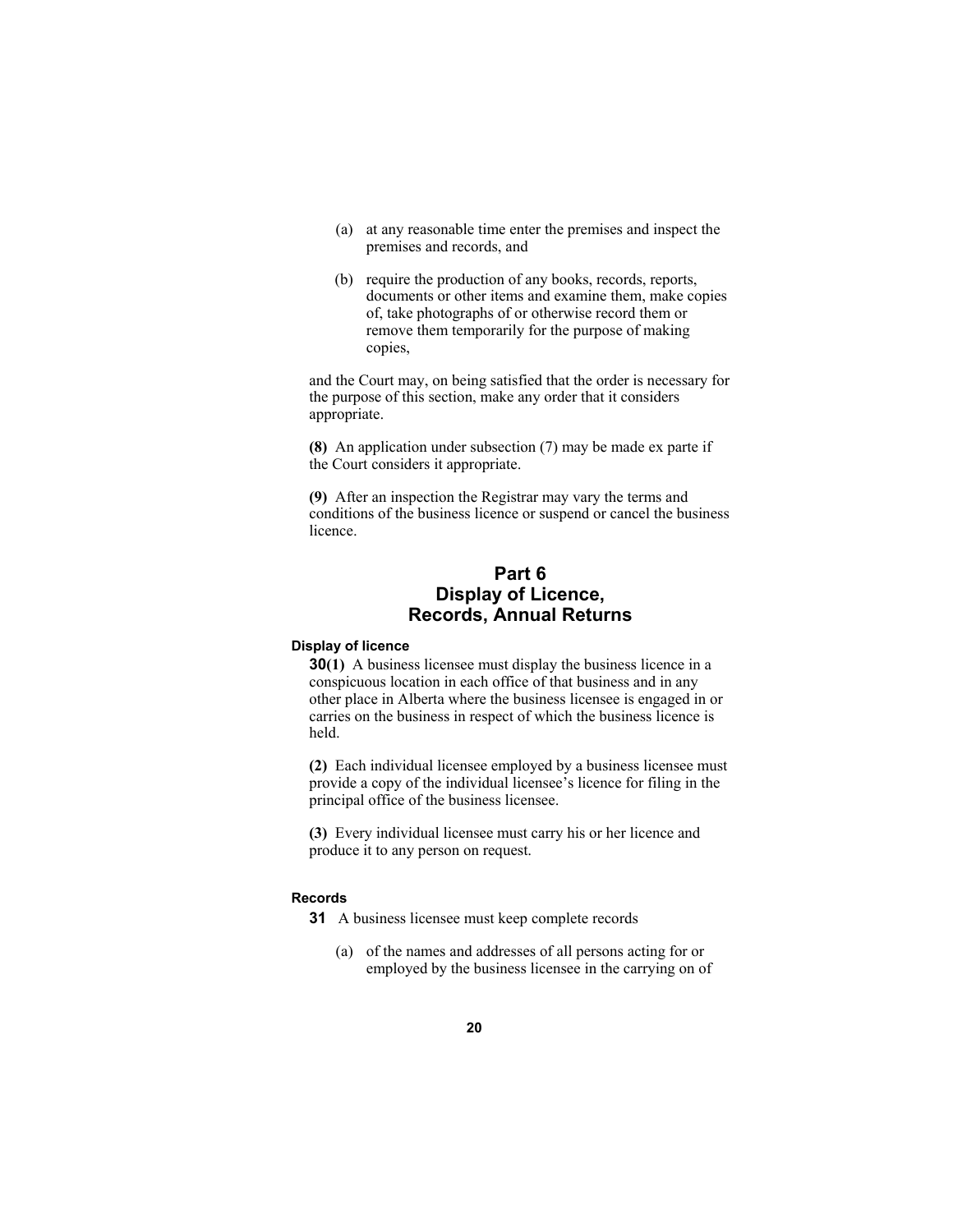the business in respect of which the business licence is held, and

(b) in accordance with the regulations, of all security or investigative work undertaken,

and must produce those records for inspection at any time on the request of the Registrar.

#### **Annual returns**

**32(1)** Each year a business licensee must file a return for the preceding year with the Registrar in a form and manner acceptable to the Registrar.

- **(2)** A return
	- (a) must give the address of each office in which the business licensee carried on the business in respect of which the business licence was issued in the preceding calendar year, and
	- (b) must give the names and addresses of each of the business licensee's agents and employees licensed under this Act or the regulations acting for, engaged or employed by the business licensee during the preceding calendar year.

**(3)** A return must contain any other information with respect to the business licensee as prescribed by the regulations.

# **Part 7 General**

#### **Uniforms and weapons**

**33(1)** An individual licensee must wear the uniform and insignia specified in the regulations for that class of licensees.

**(2)** An individual licensee shall not have in the licensee's possession any weapons or equipment except those specified in the regulations or authorized by the Registrar.

#### **Peace officers**

**34** A peace officer appointed under the *Peace Officer Act* may be issued an individual licence and may be employed by a business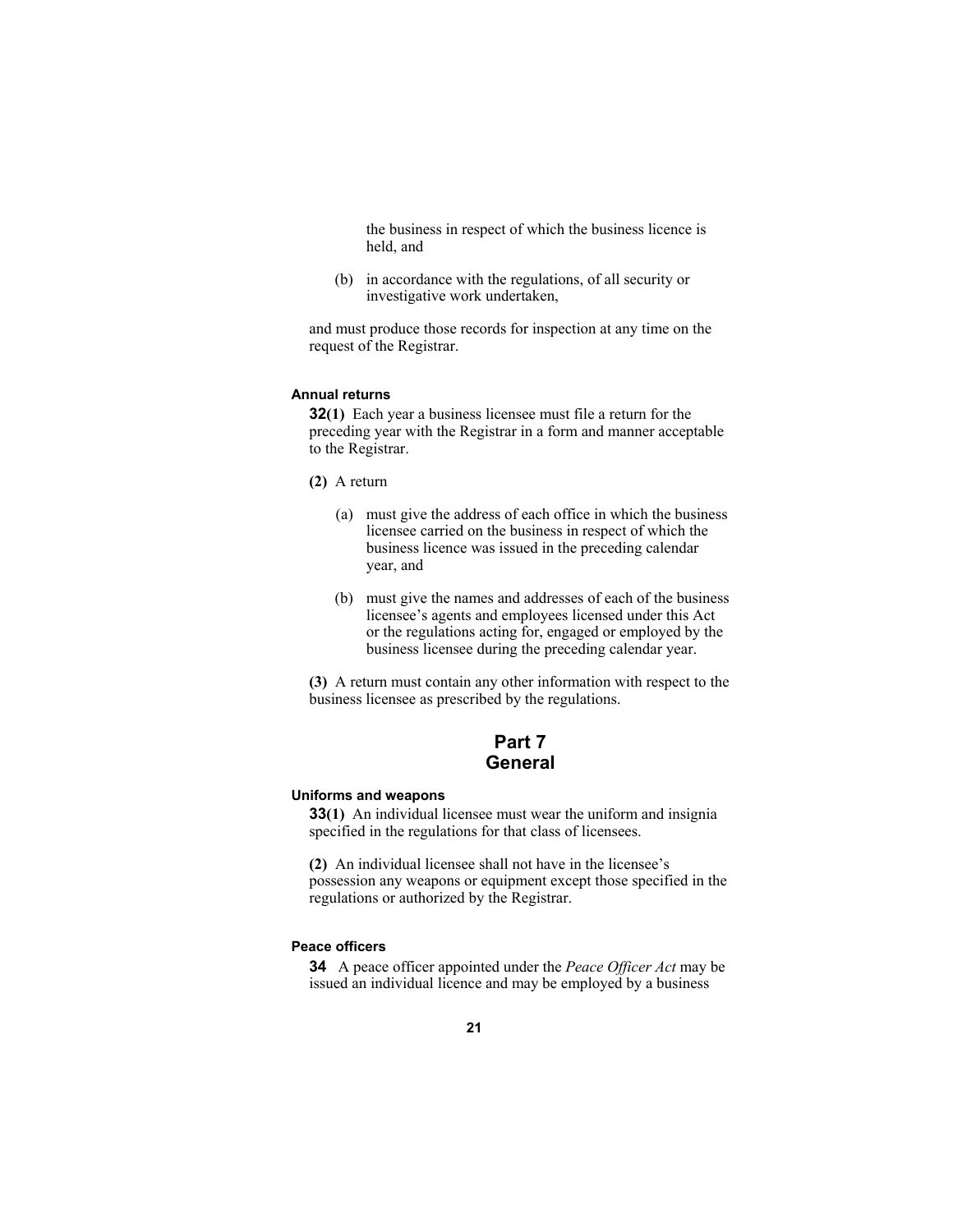licensee as an individual licensee only while the peace officer is not acting within the scope of the peace officer's duties.

#### **Collection agency or collector of debts**

**35** A licensee shall not

- (a) act, either with or without remuneration, as a collection agency or a collector of debts or accounts, or
- (b) hold out or advertise that the person is a collection agency or a collector of debts or accounts for any person.

#### **Prohibition**

**36** A licensee shall not hold out in any manner that the licensee performs or provides services or duties ordinarily performed or provided by police.

#### **Unlicensed employees**

**37** A business licensee shall not employ an individual to perform security or investigative work unless that individual is licensed under this Act or the regulations.

#### **Identification**

**38** A person shall not

- (a) possess, display or permit to be displayed an altered or fraudulently obtained licence,
- (b) transfer a licence to another person or permit another person to use the licence,
- (c) display or represent a licence as the person's own licence if that licence was not issued to the person,
- (d) display or represent as a valid licence a licence that has expired or that has been suspended or cancelled, or
- (e) possess or display any badge, shield, card or other object purporting to indicate that the person is licensed under this Act unless the person is so licensed.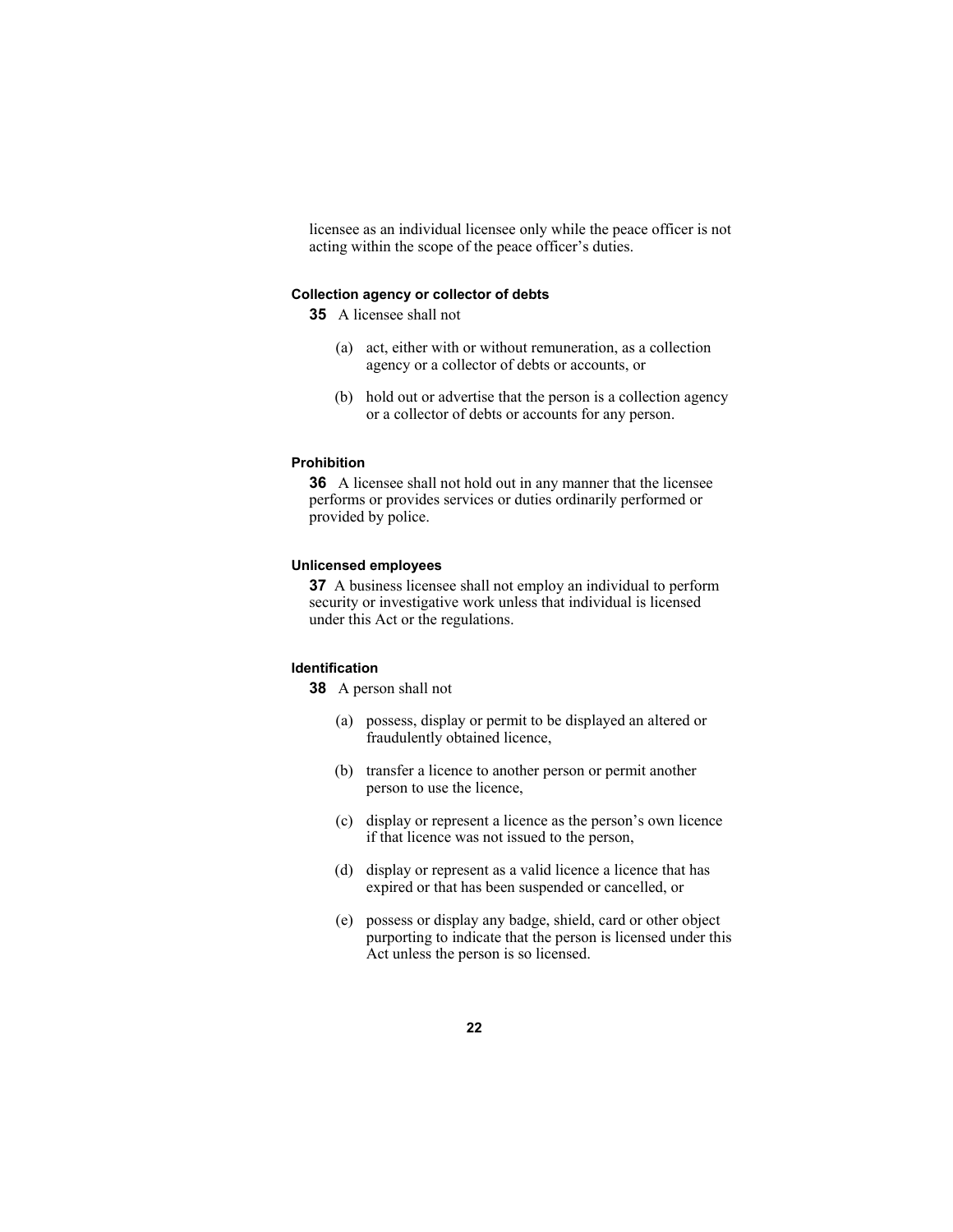#### **Prohibited titles**

**39** A licensee shall not use the expression "private detective", "law enforcement officer", "protection officer" or "security officer" in connection with a business or employment, or hold out in any manner that the person is a private detective, law enforcement officer, protection officer or security officer or use any derivation of these terms that is likely to confuse the public.

#### **Prohibited terminology**

**40** A business licensee shall not use the term "police", "law enforcement", "protection officer" or "security officer" in the name of the business, its letterhead or its advertising material or in any other way that may create the impression that the business performs a police or law enforcement function.

#### **Proof of being licensed**

**41(1)** A certificate purporting to be signed by the Registrar to the effect that indicates that the person named in it did or did not at any given time or during any given period hold a licence issued under this Act or the regulations shall be admitted in evidence as proof, in the absence of evidence to the contrary, of the facts stated in it, without proof of the signature or appointment of the person signing the certificate.

**(2)** A statement in a letter, advertisement, card or other document or paper to the effect that a person is engaged in the business of providing security or investigative work or is acting on behalf of a business and is providing security or investigative work is admissible in evidence as proof, in the absence of evidence to the contrary, that the person is so engaged or acting, as the case may be.

# **Part 8 Offences and Penalties**

#### **Offences**

**42(1)** A person who hinders, obstructs or interferes with the Registrar in the performance of the Registrar's functions or duties under this Act is guilty of an offence.

**(2)** A person who knowingly makes a false or misleading statement to the Registrar or knowingly provides false information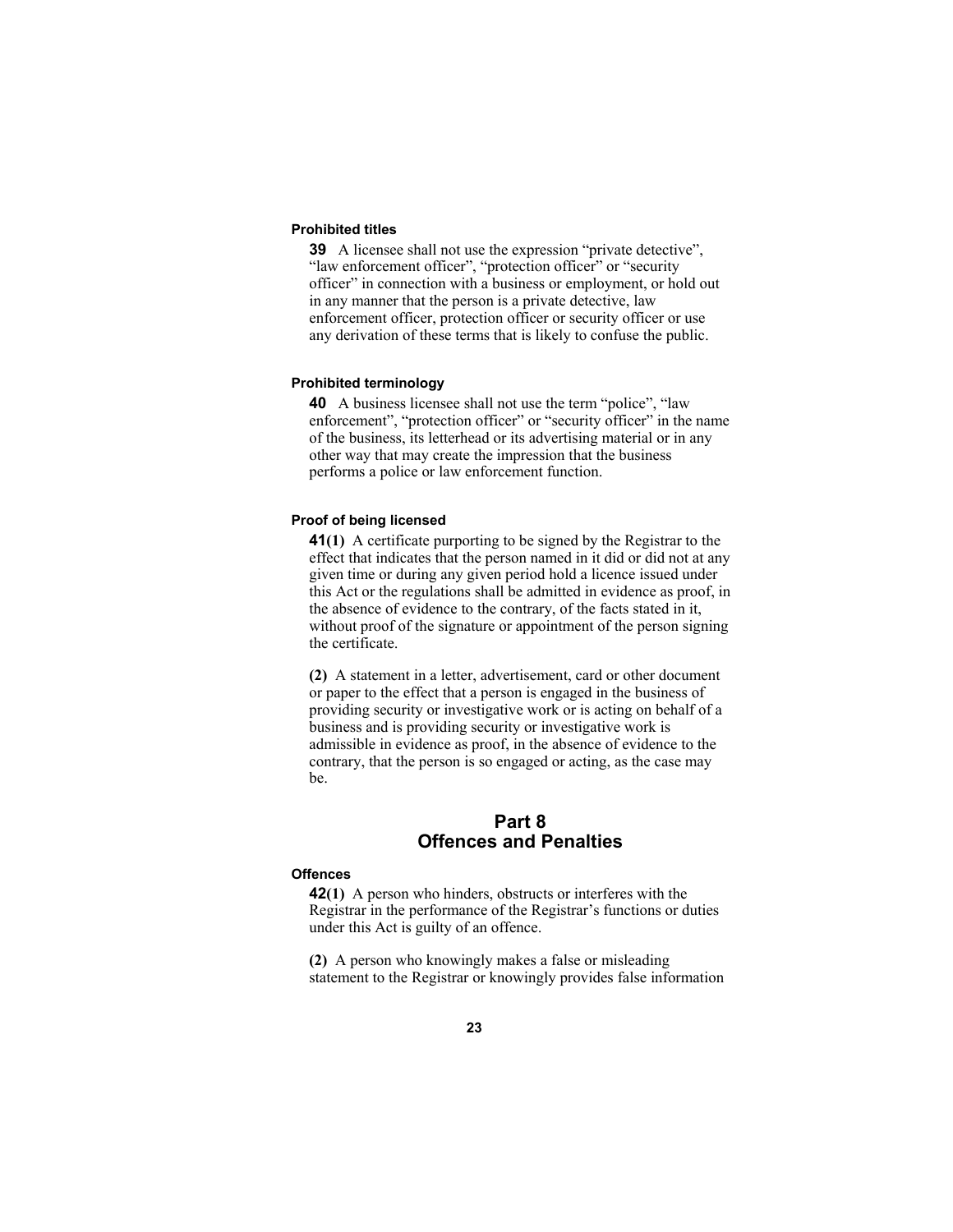in any application, statement or return required under this Act is guilty of an offence.

#### **Offences**

**43(1)** A person who contravenes or fails to comply with any of the following provisions is guilty of an offence:

section 18; section 19; section 21; section 30; section 31; section 32; section 33(1), (2); section 34; section 35: section 36; section 37; section 38; section 39; section 40.

**(2)** A person who contravenes the regulations is guilty of an offence.

### **Penalties**

**44(1)** A person who is guilty of an offence under section 9, 42 or 43 is liable

- (a) in the case of an individual, to a fine of not more than \$5000 or to a term of imprisonment not exceeding one year or to both a fine and imprisonment, and
- (b) in the case of a business, to a fine of not more than \$250 000.

**(2)** If a business commits an offence, any officer or director of the business who directed, authorized, assented to, acquiesced in or participated in the commission of the offence is guilty of the offence and liable to the penalties mentioned in this section whether or not the business has been prosecuted or convicted.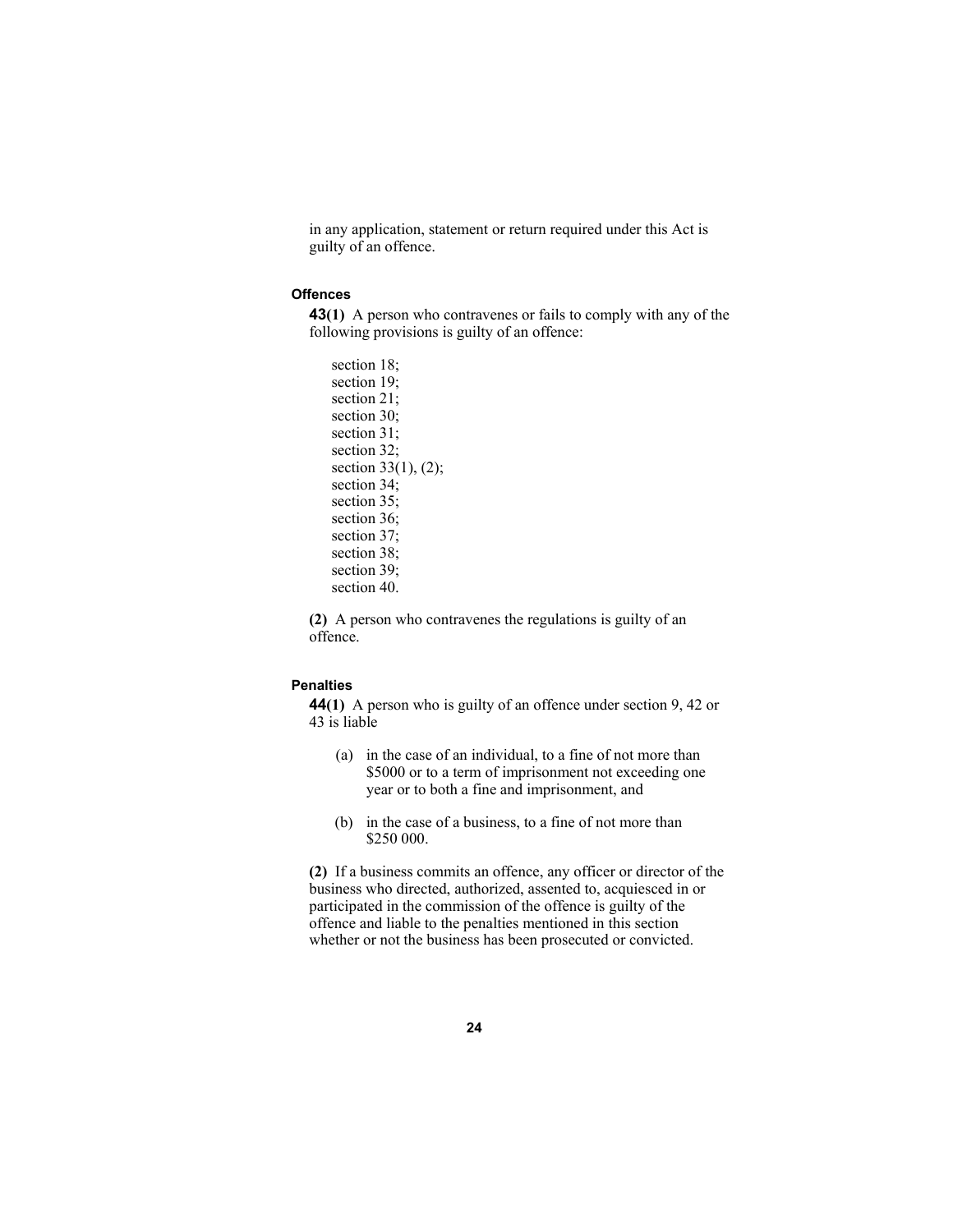**(3)** A prosecution under subsection (1) may be commenced within 2 years of the commission of the alleged offence but not afterwards.

# **Part 9 Regulations**

#### **Lieutenant Governor in Council regulations**

- **45(1)** The Lieutenant Governor in Council may make regulations
	- (a) prescribing the amount and form of security to be given in respect of different classes of licences;
	- (b) describing activities or services for which a licence is required and prohibiting engaging in, providing or advertising those activities or services without a licence;
	- (c) describing activities or services for which a person may engage in the business of providing individual licensees, or employing or engaging individual licensees, and prohibiting engaging in the business of providing individual licensees or employing or engaging individual licensees for those activities or services without a licence;
	- (d) respecting records that must be kept, including records respecting security or investigative work undertaken by a licensee;
	- (e) respecting returns to be filed with the Registrar;
	- (f) respecting the prohibition, regulation and control of advertising by persons licensed under this Act;
	- (g) defining "armoured vehicle service";
	- (h) respecting the types of weapons and equipment that may be used by individual licensees or classes of individual licensees generally or in particular circumstances, and prohibiting the use of weapons and equipment;
	- (i) respecting the training, use and control of dogs used for the security of persons, property or premises, and prohibiting or regulating the use of those dogs with respect to activities described in the regulations;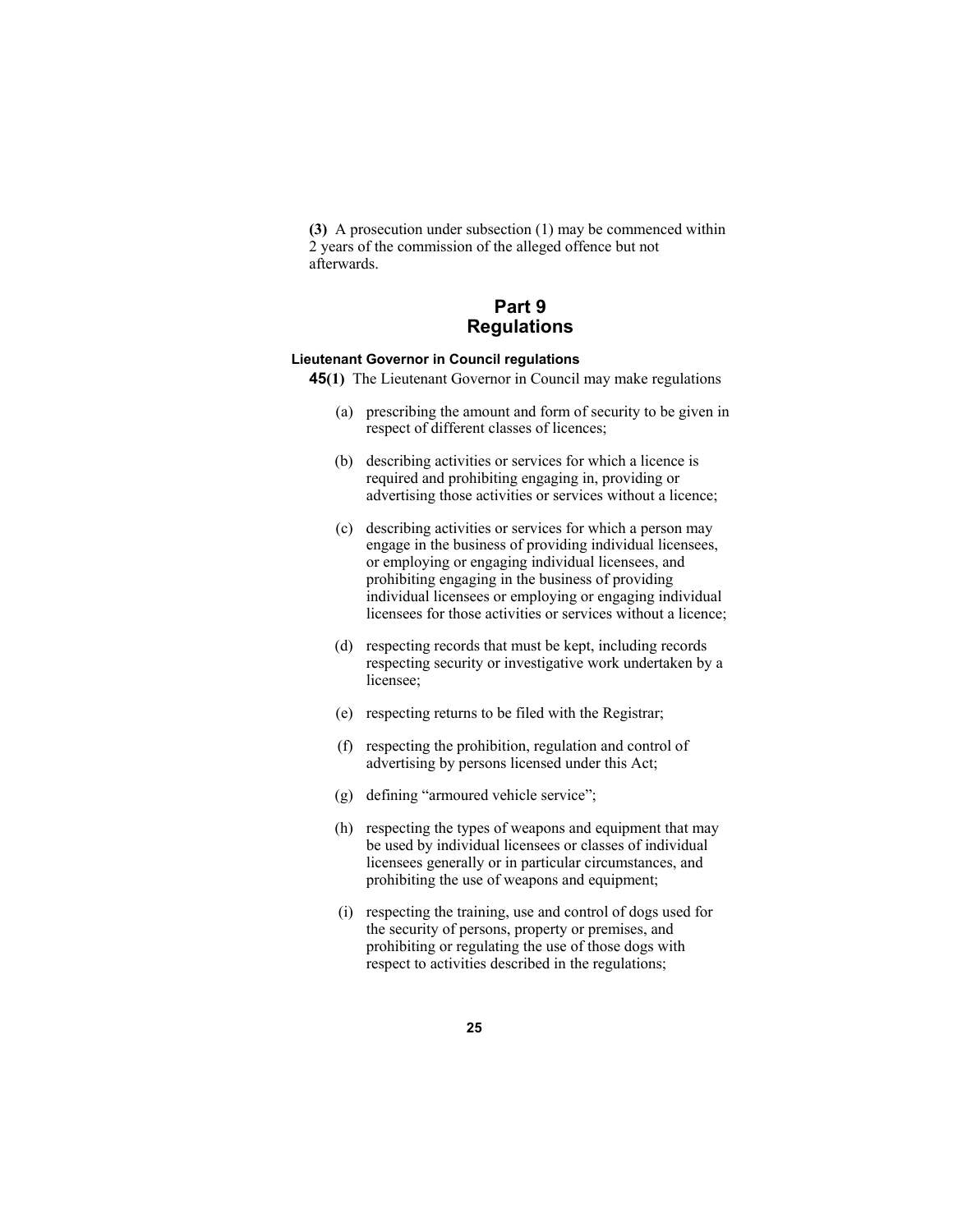- (j) respecting the collection, use and disclosure of personal information as defined in the *Freedom of Information and Protection of Privacy Act* for the purposes of making and approving applications, reviewing, cancelling or suspending or imposing terms and conditions on licences, conducting reviews, inspections, investigations and appeals and providing reports under this Act;
- (k) prescribing information that must be provided to the Registrar by a licensee under section 18 or 19;
- (l) respecting the collection, use and disclosure of personal employee information as defined in the *Personal Information Protection Act* for the purpose of administering this Act;
- (m) respecting any matter that the Lieutenant Governor in Council considers necessary or advisable to carry out effectively the intent and purpose of this Act.

**(2)** Regulations made under subsection (1) may apply generally or to particular types or classes of licensees, and different regulations may be made in respect of different classes of licences.

#### **Ministerial regulations**

**46(1)** The Minister may make regulations

- (a) respecting the requirements for being issued a licence and for the renewal of a licence;
- (b) prescribing different classes of licences;
- (c) respecting businesses that must be licensed;
- (d) respecting business activities that must be licensed;
- (e) respecting terms and conditions that may be imposed on a licence;
- (f) prescribing the fees payable for different classes of licences;
- (g) requiring and governing the return of licences that have been suspended or cancelled or that have terminated;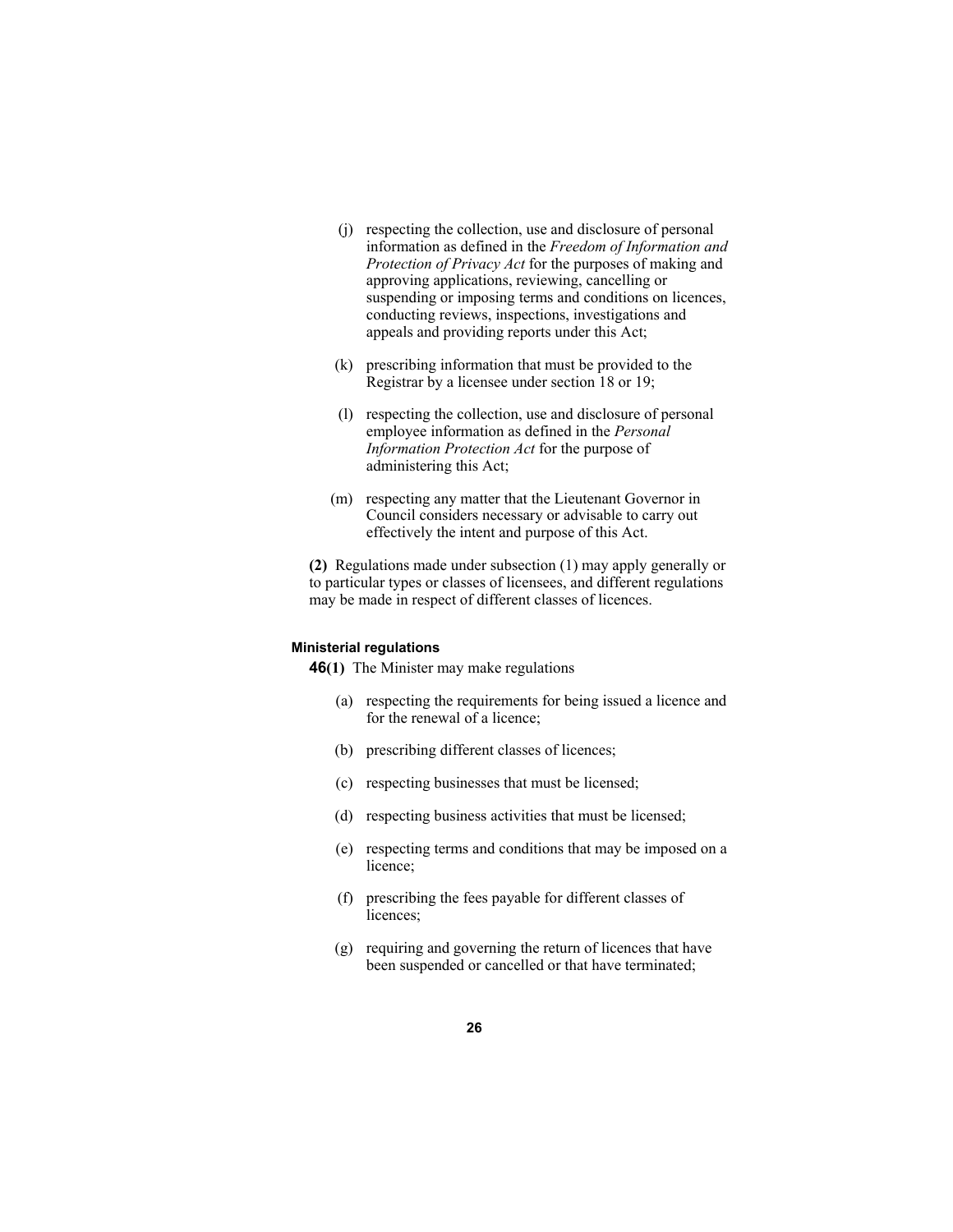- (h) respecting the issue, term, use, retention and destruction of licences;
- (i) respecting the uniforms that may or must be worn by individual licensees;
- (j) respecting vehicle markings for businesses or classes of businesses;
- (k) respecting employment, qualifications, training, duties, discipline and performance of the duties of individual licensees;
- (l) respecting the information that must be provided and conditions that must be met by an applicant for a licence or the renewal of a licence;
- (m) respecting the investigation and disposition of complaints under Part 4;
- (n) respecting the establishment of a code of conduct for classes of individual licensees and classes of business licensees licensed under this Act.

**(2)** Regulations made under subsection (1) may apply generally or to particular types or classes of licensees, and different regulations may be made in respect of different classes of licences.

# **Part 10 Transitional Provisions, Consequential Amendments, Repeal and Coming into Force**

#### **Licences**

**47** A person who is licensed under the *Private Investigators and Security Guards Act*, RSA 2000 cP-23, when this Act comes into force is deemed to be licensed under this Act.

## **Complaints and appeals**

**48** Where a person has made a complaint or commenced an appeal under the *Private Investigators and Security Guards Act*, RSA 2000 cP-23, before this Act comes into force and the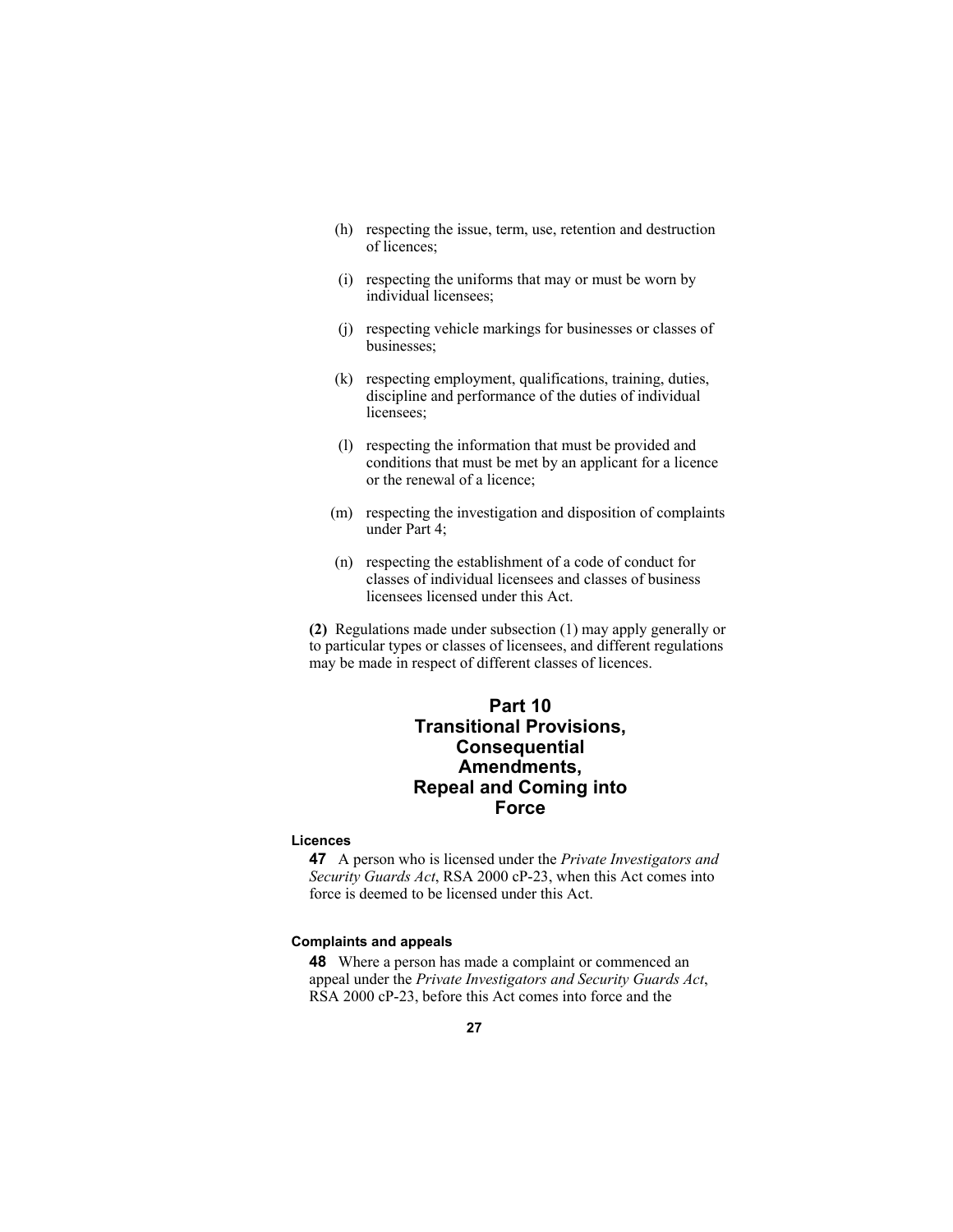complaint or appeal process has not been concluded by the time this Act comes into force, the complaint or appeal must continue to be dealt with in accordance with the *Private Investigators and Security Guards Act* and the regulations under the *Private Investigators and Security Guards Act* as they read immediately before the coming into force of this section.

#### **Actions barred**

**49** No action may be brought to appeal, quash or set aside any decision or act of an Administrator made pursuant to the *Private Investigators and Security Guards Act*, RSA 2000 cP-23, on the ground that the Administrator was not an employee of the Department of Justice at the time of such decision or act.

#### **Amends RSA 2000 cP-17**

**50 The** *Police Act* **is amended in section 17(1) by striking out**  "and" **at the end of clause (c), adding** "and" **at the end of clause (d) and adding the following after clause (d):**

(e) shall conduct appeals under section 24 of the *Security Services and Investigators Act*.

#### **Repeal**

**51** The *Private Investigators and Security Guards Act*, RSA 2000 cP-23, is repealed.

#### **Coming into force**

**52** This Act comes into force on Proclamation.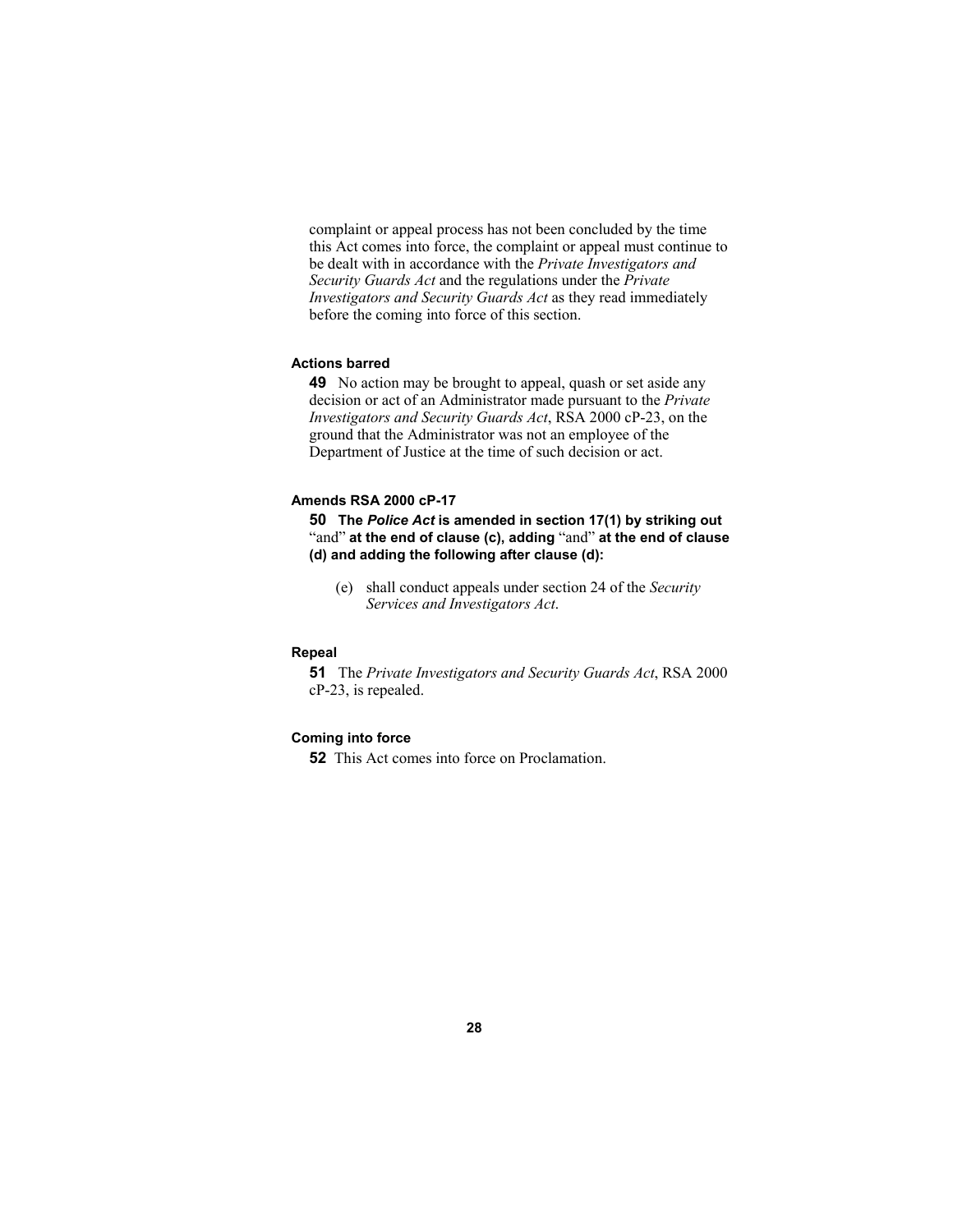# **Explanatory Notes**

Consequential amendment.

- Repeals chapter P-23 of the Revised Statutes of Alberta 2000.
- Coming into force.

Explanatory Notes